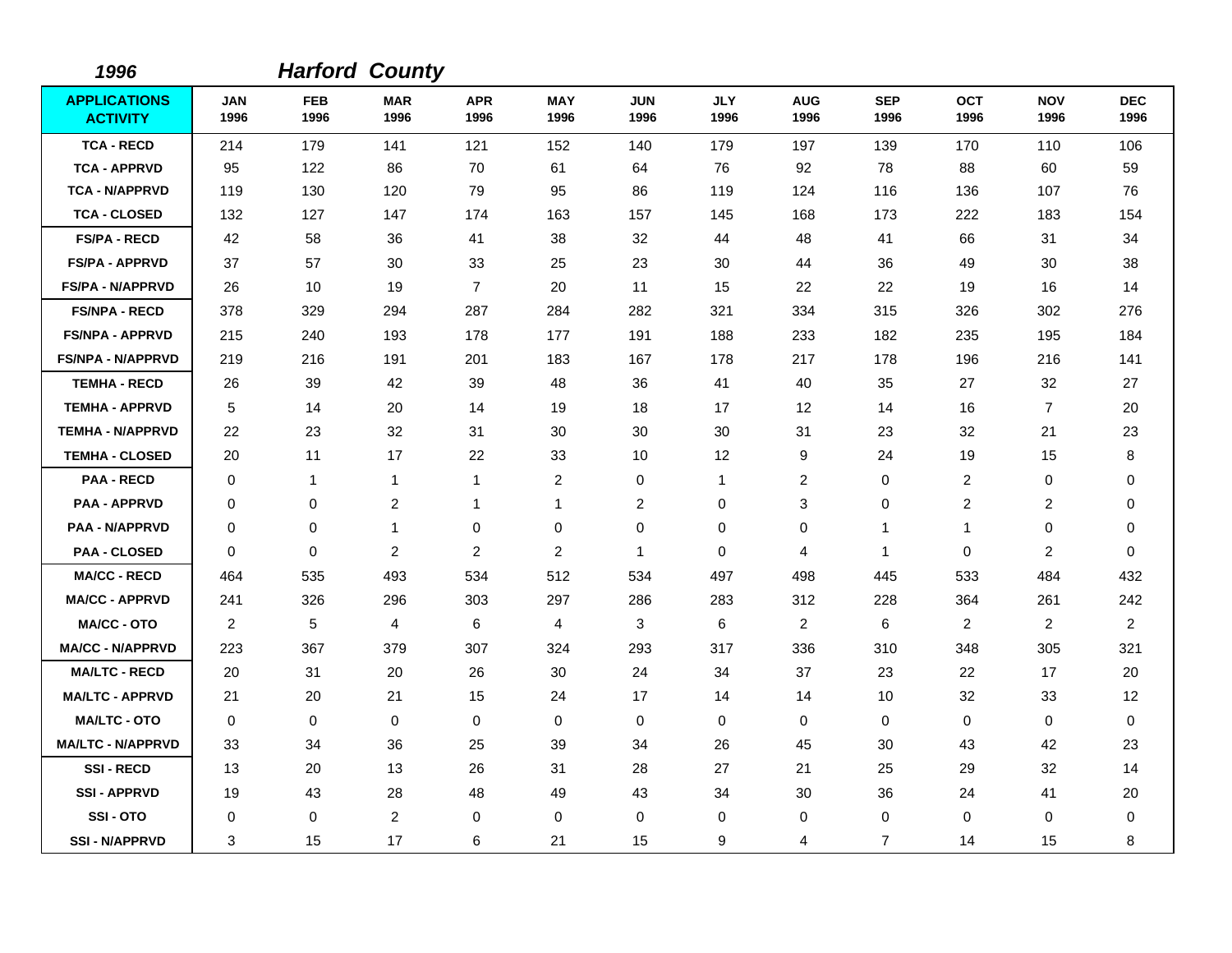| 1996                             |                    |                    | <b>Harford County</b> |                    |                    |                    |                    |                    |                    |                    |                    |                    |
|----------------------------------|--------------------|--------------------|-----------------------|--------------------|--------------------|--------------------|--------------------|--------------------|--------------------|--------------------|--------------------|--------------------|
| <b>CASELOAD</b><br><b>COUNTS</b> | <b>JAN</b><br>1996 | <b>FEB</b><br>1996 | <b>MAR</b><br>1996    | <b>APR</b><br>1996 | <b>MAY</b><br>1996 | <b>JUN</b><br>1996 | <b>JLY</b><br>1996 | <b>AUG</b><br>1996 | <b>SEP</b><br>1996 | <b>OCT</b><br>1996 | <b>NOV</b><br>1996 | <b>DEC</b><br>1996 |
| <b>TCA - CASE/PAID</b>           | 1,558              | 1,601              | 1,591                 | 1,544              | 1,504              | 1,469              | 1,423              | 1,411              | 1,371              | 1,287              | 1,232              | 1,181              |
| <b>TCA - ADULT/RECIP</b>         | 1,390              | 1,430              | 1,423                 | 1,380              | 1,339              | 1,302              | 1,251              | 1,232              | 1,183              | 1,109              | 1,056              | 1,011              |
| <b>TCA - CHILD/RECIP</b>         | 2,832              | 2,893              | 2,862                 | 2,773              | 2,664              | 2,619              | 2,563              | 2,505              | 2,446              | 2,329              | 2,205              | 2,115              |
| <b>TCA - TOTAL/RECIP</b>         | 4,222              | 4,323              | 4,285                 | 4,153              | 4,003              | 3,921              | 3,814              | 3,737              | 3,629              | 3,438              | 3,261              | 3,126              |
| <b>TCA - NET/EXPEND</b>          | \$474,772          | \$486,931          | \$485,054             | \$469,153          | \$453,126          | \$438,380          | \$423,836          | \$413,285          | \$401.887          | \$369,673          | \$354,669          | \$340,973          |
| <b>FS/PA - H/HOLD CERT</b>       | 1,647              | 1.674              | 1,667                 | 1,663              | 1,645              | 1,599              | 1,572              | 1,557              | 1,544              | 1,483              | 1,447              | 1,416              |
| <b>FS/PA - H/HOLD PART</b>       | 1,644              | 1.670              | 1.667                 | 1.663              | 1.642              | 1,595              | 1,569              | 1,555              | 1,541              | 1,481              | 1,442              | 1,416              |
| <b>FS/PA - INDVD PART</b>        | 4,008              | 4,026              | 4,027                 | 3,976              | 3,887              | 3,757              | 3,688              | 3,621              | 3,597              | 3,415              | 3,305              | 3,222              |
| <b>FS/NPA - H/HOLD CERT</b>      | 2,115              | 2,093              | 2,087                 | 2,024              | 1,978              | 1,959              | 2,003              | 2,036              | 1,983              | 2,074              | 2,046              | 2,057              |
| <b>FS/NPA - H/HOLD PART</b>      | 2,105              | 2,075              | 2,074                 | 2,010              | 1,967              | 1,950              | 1,992              | 2,022              | 1,975              | 2,060              | 2,032              | 2,049              |
| <b>FS/NPA - INDVD PART</b>       | 5,219              | 5.196              | 5,177                 | 4,974              | 4.878              | 4,831              | 4,930              | 5,004              | 4,874              | 5,107              | 5,068              | 5,109              |
| <b>FS/TOTAL - ISSUED</b>         | \$715,050          | \$710,074          | \$706,699             | \$683,149          | \$670,650          | \$656,086          | \$657,477          | \$657,737          | \$642,019          | \$657,803          | \$624,681          | \$620,683          |
| <b>GPA/PW - CASE/PAID</b>        | 6                  | $\overline{7}$     | 12                    | 4                  | 4                  | 5                  | 8                  | 8                  | 10                 | 9                  | 5                  | 8                  |
| <b>TEMHA - CASE/PAID</b>         | 9                  | 93                 | 117                   | 105                | 104                | 103                | 123                | 125                | 118                | 116                | 101                | 124                |
| <b>TEMHA - RECIP</b>             | 9                  | 83                 | 108                   | 85                 | 97                 | 101                | 123                | 123                | 116                | 116                | 100                | 124                |
| <b>TEMHA - NET/EXPEND</b>        | (\$9,501)          | \$18,379           | \$8,195               | (\$1,352)          | (\$38,904)         | \$37,060           | (\$23,775)         | \$5,363            | (\$21,312)         | \$10,039           | \$6,722            | (\$1,694)          |
| <b>PAA - CASE/PAID</b>           | 44                 | 43                 | 44                    | 44                 | 43                 | 44                 | 44                 | 43                 | 42                 | 44                 | 45                 | 45                 |
| <b>PAA - RECIP</b>               | 44                 | 43                 | 44                    | 44                 | 43                 | 44                 | 44                 | 43                 | 42                 | 44                 | 45                 | 45                 |
| <b>PAA - NET/EXPEND</b>          | \$16,018           | \$15,636           | \$16,615              | \$17,008           | \$16,926           | \$16,413           | \$16,210           | \$15,708           | \$15,462           | \$16,695           | \$17,894           | \$16,779           |
| <b>MA\CC - CUC</b>               | 2,497              | 2,715              | 2,552                 | 2.770              | 2,540              | 2,743              | 2,579              | 2,628              | 2,775              | 2,671              | 2,867              | 2,671              |
| <b>MA\CC - SPEND DOWN</b>        | 34                 | 38                 | 31                    | 41                 | 36                 | 44                 | 34                 | 35                 | 42                 | 35                 | 47                 | 28                 |
| <b>MA\LTC - CUC</b>              | 494                | 512                | 505                   | 509                | 499                | 504                | 501                | 504                | 501                | 513                | 523                | 519                |
| <b>MA\LTC - SPEND DOWN</b>       | $\mathbf 0$        | $\Omega$           | $\mathbf 0$           | $\mathbf 0$        | $\mathbf 0$        | 0                  | $\Omega$           | 0                  | $\Omega$           | 0                  | 0                  | $\Omega$           |
| <b>SSI-CUC</b>                   | 1.748              | 1,778              | 1,775                 | 1.793              | 1,768              | 1.807              | 1,808              | 1,817              | 1,837              | 1,815              | 1,834              | 1,788              |
| <b>TCA - RECONS</b>              | 157                | 218                | 263                   | 164                | 193                | 159                | 160                | 177                | 167                | 192                | 118                | 138                |
| <b>PAA - RECONS</b>              | $\overline{c}$     | 1                  | $\overline{2}$        | $\mathbf 0$        | $\mathbf 0$        | $\mathbf 0$        | $\mathbf{1}$       | $\mathbf 0$        | $\mathbf 0$        | $\mathbf 0$        | $\mathbf{1}$       | 1                  |
| <b>PA/FS - RECONS</b>            | 140                | 219                | 244                   | 148                | 167                | 159                | 137                | 149                | 165                | 184                | 126                | 175                |
| <b>NPA/FS - RECONS</b>           | 86                 | 109                | 121                   | 77                 | 108                | 77                 | 74                 | 71                 | 76                 | 107                | 81                 | 123                |
| <b>MA/CC - RECONS</b>            | 143                | 163                | 201                   | 177                | 146                | 127                | 139                | 158                | 130                | 164                | 121                | 172                |
| <b>MA/LTC - RECONS</b>           | 9                  | 12                 | 14                    | 9                  | 8                  | 8                  | 4                  | 3                  | 10                 | 15                 | 8                  | 10                 |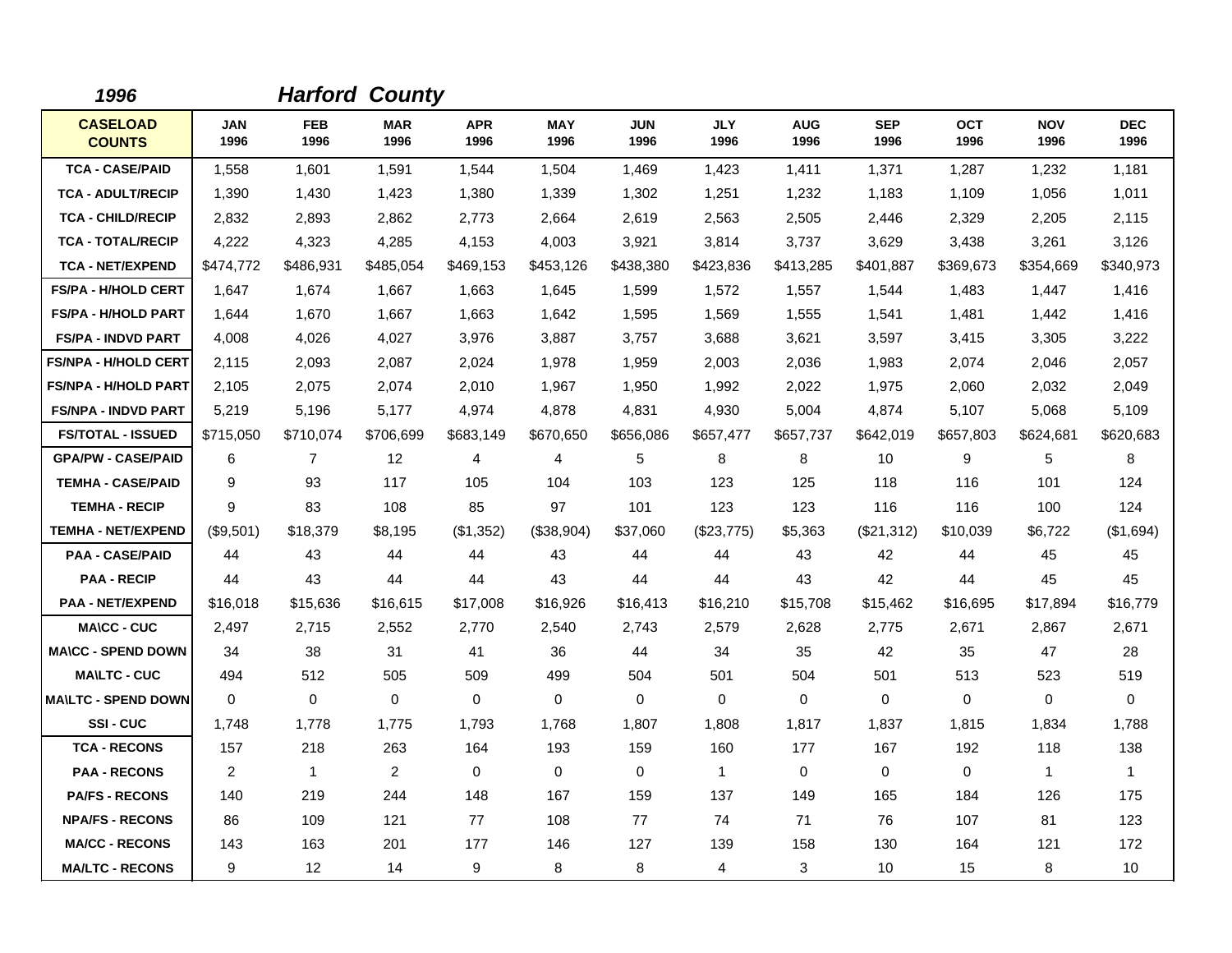| 1997                                   |                         |                    | <b>Harford County</b> |                    |                    |                    |                    |                    |                    |                    |                    |                    |
|----------------------------------------|-------------------------|--------------------|-----------------------|--------------------|--------------------|--------------------|--------------------|--------------------|--------------------|--------------------|--------------------|--------------------|
| <b>APPLICATIONS</b><br><b>ACTIVITY</b> | <b>JAN</b><br>1997      | <b>FEB</b><br>1997 | <b>MAR</b><br>1997    | <b>APR</b><br>1997 | <b>MAY</b><br>1997 | <b>JUN</b><br>1997 | <b>JLY</b><br>1997 | <b>AUG</b><br>1997 | <b>SEP</b><br>1997 | <b>OCT</b><br>1997 | <b>NOV</b><br>1997 | <b>DEC</b><br>1997 |
| <b>TCA - RECD</b>                      | 166                     | 127                | 125                   | 106                | 98                 | 86                 | 123                | 136                | 131                | 151                | 119                | 127                |
| <b>TCA - APPRVD</b>                    | 69                      | 75                 | 60                    | 53                 | 37                 | 29                 | 46                 | 46                 | 44                 | 62                 | 57                 | 74                 |
| <b>TCA - N/APPRVD</b>                  | 100                     | 107                | 91                    | 94                 | 79                 | 61                 | 86                 | 91                 | 114                | 99                 | 83                 | 89                 |
| <b>TCA - CLOSED</b>                    | 169                     | 146                | 125                   | 163                | 154                | 164                | 127                | 131                | 101                | 129                | 138                | 86                 |
| <b>FS/PA - RECD</b>                    | 40                      | 42                 | 31                    | 40                 | 48                 | 25                 | 47                 | 39                 | 48                 | 47                 | 43                 | 41                 |
| <b>FS/PA - APPRVD</b>                  | 25                      | 48                 | 25                    | 32                 | 33                 | 21                 | 34                 | 31                 | 33                 | 33                 | 35                 | 37                 |
| <b>FS/PA - N/APPRVD</b>                | 9                       | 21                 | 18                    | 11                 | 23                 | 13                 | 21                 | 15                 | 20                 | 20                 | 17                 | 16                 |
| <b>FS/NPA - RECD</b>                   | 343                     | 278                | 318                   | 296                | 245                | 258                | 284                | 311                | 308                | 376                | 259                | 331                |
| <b>FS/NPA - APPRVD</b>                 | 206                     | 200                | 194                   | 187                | 161                | 155                | 186                | 201                | 193                | 256                | 180                | 193                |
| <b>FS/NPA - N/APPRVD</b>               | 169                     | 175                | 179                   | 161                | 177                | 148                | 176                | 181                | 177                | 190                | 160                | 174                |
| <b>TEMHA - RECD</b>                    | 46                      | 32                 | 28                    | 32                 | 20                 | 26                 | 27                 | 31                 | 21                 | 19                 | 27                 | 21                 |
| <b>TEMHA - APPRVD</b>                  | 14                      | 13                 | 19                    | 16                 | 13                 | 8                  | 15                 | 12                 | 15                 | 13                 | 13                 | 15                 |
| <b>TEMHA - N/APPRVD</b>                | 17                      | 26                 | 27                    | 23                 | 27                 | 13                 | 24                 | 8                  | 16                 | 16                 | 9                  | 11                 |
| <b>TEMHA - CLOSED</b>                  | 18                      | 17                 | 15                    | 23                 | 20                 | 12                 | 13                 | 13                 | 13                 | 16                 | $\overline{7}$     | 17                 |
| <b>PAA - RECD</b>                      | $\mathbf{1}$            | $\overline{2}$     | $\mathbf{1}$          | 3                  | $\overline{1}$     | $\overline{2}$     | 0                  | $\mathbf{1}$       | $\mathbf{1}$       | $\mathbf{1}$       | 0                  | 0                  |
| <b>PAA - APPRVD</b>                    | 0                       | 0                  | 5                     | 0                  | $\mathbf{1}$       | 3                  | 0                  | $\mathbf{1}$       | $\mathbf 1$        | 1                  | 0                  | 1                  |
| PAA - N/APPRVD                         | 0                       | 0                  | 0                     | 3                  | 0                  | $\mathbf 0$        | 0                  | 0                  | 0                  | 0                  | 0                  | 0                  |
| <b>PAA - CLOSED</b>                    | $\overline{\mathbf{c}}$ | $\mathbf{1}$       | $\mathbf{1}$          | 3                  | $\mathbf{1}$       | $\mathbf 0$        | $\mathbf{1}$       | $\overline{c}$     | $\mathbf{1}$       | $\overline{c}$     | 3                  | 0                  |
| <b>MA/CC - RECD</b>                    | 574                     | 464                | 496                   | 478                | 487                | 474                | 558                | 528                | 514                | 590                | 484                | 494                |
| <b>MA/CC - APPRVD</b>                  | 288                     | 301                | 326                   | 289                | 282                | 265                | 272                | 286                | 295                | 340                | 262                | 314                |
| <b>MA/CC - OTO</b>                     | 3                       | $\overline{2}$     | $\mathbf{1}$          | 5                  | 3                  | $\mathbf 0$        | 2                  | $\overline{2}$     | 3                  | $\mathbf{1}$       | $\mathbf 0$        | $\mathbf 1$        |
| <b>MA/CC - N/APPRVD</b>                | 299                     | 380                | 344                   | 329                | 301                | 260                | 345                | 313                | 344                | 391                | 312                | 336                |
| <b>MA/LTC - RECD</b>                   | 28                      | 42                 | 41                    | 27                 | 29                 | 24                 | 32                 | 33                 | 38                 | 30                 | 30                 | 38                 |
| <b>MA/LTC - APPRVD</b>                 | 11                      | 13                 | 26                    | 29                 | 28                 | 18                 | 26                 | 12                 | 25                 | 21                 | 14                 | 15                 |
| <b>MA/LTC - OTO</b>                    | 0                       | 0                  | 0                     | $\mathbf 0$        | 0                  | $\mathbf 0$        | $\mathbf 0$        | 0                  | $\mathbf 0$        | 0                  | 0                  | 0                  |
| <b>MA/LTC - N/APPRVD</b>               | 28                      | 36                 | 52                    | 56                 | 32                 | 40                 | 38                 | 49                 | 43                 | 43                 | 39                 | 38                 |
| <b>SSI-RECD</b>                        | 25                      | 39                 | 20                    | 21                 | 16                 | 24                 | 16                 | 23                 | 21                 | 12                 | 10                 | 24                 |
| <b>SSI-APPRVD</b>                      | 28                      | 28                 | 47                    | 32                 | 26                 | 25                 | 24                 | 32                 | 40                 | 21                 | 16                 | 28                 |
| SSI-OTO                                | 0                       | 0                  | 0                     | 0                  | $\mathbf{1}$       | $\mathbf{1}$       | 0                  | 0                  | $\mathbf 0$        | 0                  | 0                  | 0                  |
| <b>SSI-N/APPRVD</b>                    | 9                       | 31                 | 25                    | 16                 | 2                  | 10                 | 6                  | 10                 | 10                 | 11                 | 9                  | $\overline{7}$     |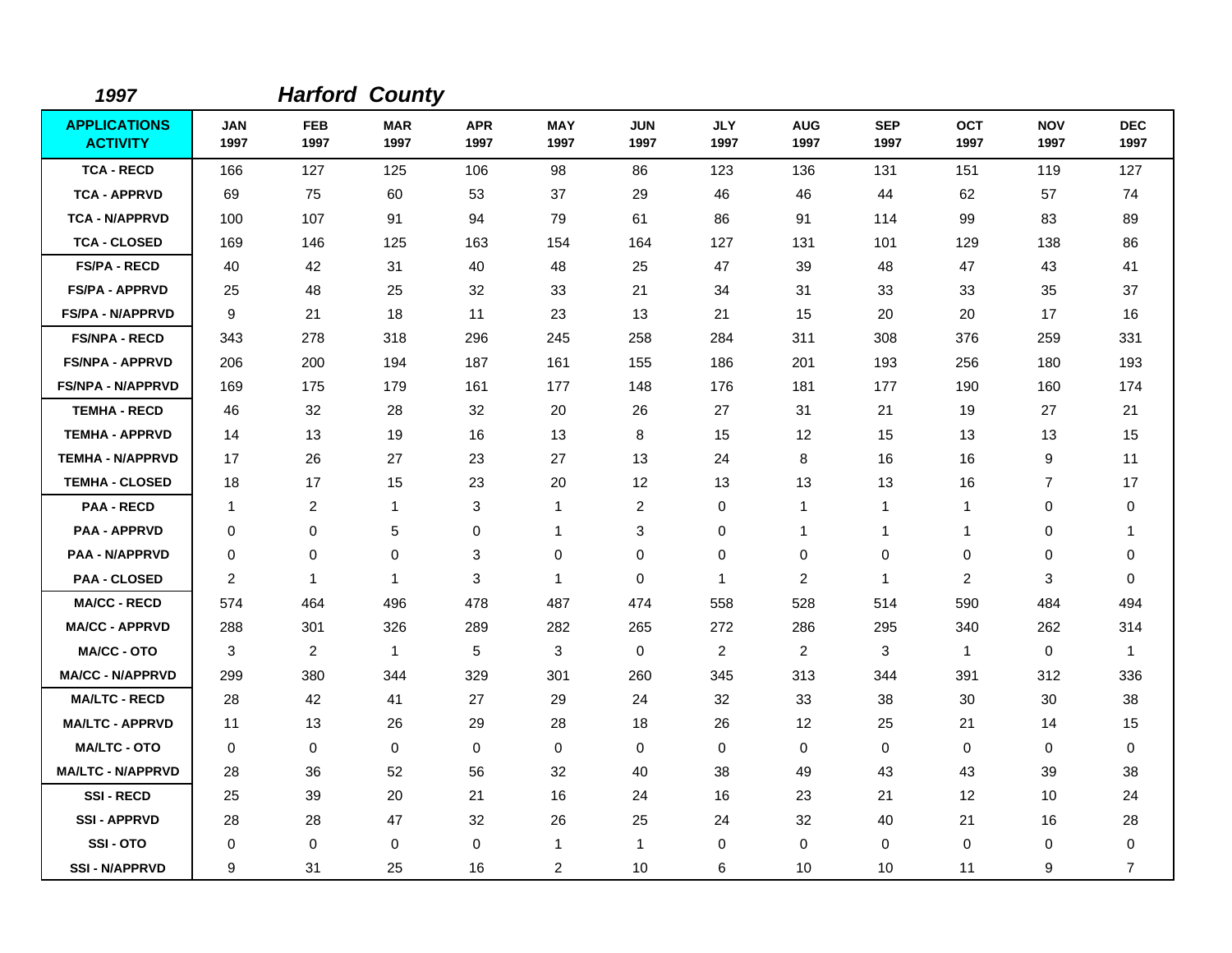| 1997                             |                    |                    | <b>Harford County</b> |                    |                    |                    |                    |                    |                    |                    |                    |                    |
|----------------------------------|--------------------|--------------------|-----------------------|--------------------|--------------------|--------------------|--------------------|--------------------|--------------------|--------------------|--------------------|--------------------|
| <b>CASELOAD</b><br><b>COUNTS</b> | <b>JAN</b><br>1997 | <b>FEB</b><br>1997 | <b>MAR</b><br>1997    | <b>APR</b><br>1997 | <b>MAY</b><br>1997 | <b>JUN</b><br>1997 | <b>JLY</b><br>1997 | <b>AUG</b><br>1997 | <b>SEP</b><br>1997 | <b>OCT</b><br>1997 | <b>NOV</b><br>1997 | <b>DEC</b><br>1997 |
| <b>TCA - CASE/PAID</b>           | 1,121              | 1,101              | 1,078                 | 1,017              | 971                | 886                | 844                | 808                | 779                | 747                | 716                | 732                |
| <b>TCA - ADULT/RECIP</b>         | 972                | 981                | 951                   | 855                | 790                | 701                | 688                | 651                | 615                | 581                | 549                | 572                |
| <b>TCA - CHILD/RECIP</b>         | 2,021              | 2.037              | 1,976                 | 1,848              | 1,722              | 1.560              | 1,532              | 1,447              | 1,375              | 1,314              | 1,304              | 1,346              |
| <b>TCA - TOTAL/RECIP</b>         | 2,993              | 3,018              | 2,927                 | 2,703              | 2,512              | 2,261              | 2,220              | 2,098              | 1,990              | 1,895              | 1,853              | 1,918              |
| <b>TCA - NET/EXPEND</b>          | \$322,121          | \$324,816          | \$324,823             | \$300,625          | \$293,546          | \$252,809          | \$244,062          | \$240,671          | \$230,307          | \$227,153          | \$201,545          | \$215,524          |
| FS/PA - H/HOLD CERT              | 1,363              | 1,336              | 1,316                 | 1,269              | 1,235              | 1,174              | 1,134              | 1,107              | 1,065              | 1,016              | 996                | 991                |
| <b>FS/PA - H/HOLD PART</b>       | 1,361              | 1,336              | 1,315                 | 1,267              | 1,231              | 1,173              | 1,133              | 1,105              | 1,064              | 1,014              | 993                | 988                |
| <b>FS/PA - INDVD PART</b>        | 3,092              | 3,030              | 2,963                 | 2,828              | 2,691              | 2,530              | 2,404              | 2,338              | 2,221              | 2,054              | 1,934              | 1,954              |
| <b>FS/NPA - H/HOLD CERT</b>      | 2,067              | 2,057              | 2,052                 | 2,043              | 2,047              | 2,026              | 2,022              | 2,027              | 2,007              | 2,005              | 1,991              | 1,988              |
| <b>FS/NPA - H/HOLD PART</b>      | 2,051              | 2,046              | 2,041                 | 2,034              | 2,039              | 2,019              | 2,011              | 2,012              | 1,994              | 1,990              | 1,976              | 1,968              |
| <b>FS/NPA - INDVD PART</b>       | 5,115              | 5,153              | 5,191                 | 5,178              | 5,271              | 5,259              | 5,300              | 5,302              | 5,253              | 5,293              | 5,298              | 5,198              |
| <b>FS/TOTAL - ISSUED</b>         | \$602,372          | \$602,617          | \$601,400             | \$585,046          | \$574,768          | \$544,651          | \$529,873          | \$526,073          | \$511,453          | \$506,233          | \$502,838          | \$497,018          |
| <b>GPA/PW - CASE/PAID</b>        | 9                  | 13                 | 15                    | 10                 | 4                  | 3                  | 3                  | 0                  | $\Omega$           | 0                  | $\mathbf 0$        | $\Omega$           |
| <b>TEMHA - CASE/PAID</b>         | 126                | 123                | 130                   | 118                | 112                | 98                 | 111                | 107                | 114                | 116                | 117                | 120                |
| <b>TEMHA - RECIP</b>             | 126                | 123                | 129                   | 118                | 111                | 98                 | 110                | 107                | 112                | 116                | 117                | 120                |
| <b>TEMHA - NET/EXPEND</b>        | \$42,893           | \$18,464           | \$9,300               | \$2,369            | \$8,124            | \$10,377           | \$6,533            | $-$7,135$          | \$7,169            | \$23,215           | \$8,691            | \$10,190           |
| <b>PAA - CASE/PAID</b>           | 46                 | 44                 | 50                    | 48                 | 44                 | 46                 | 48                 | 45                 | 44                 | 46                 | 43                 | 48                 |
| <b>PAA - RECIP</b>               | 46                 | 44                 | 50                    | 48                 | 44                 | 46                 | 48                 | 45                 | 44                 | 46                 | 43                 | 48                 |
| <b>PAA - NET/EXPEND</b>          | \$16,679           | \$16,262           | \$13,508              | \$17,697           | \$16,369           | \$16,594           | \$16,961           | \$15,406           | \$15,894           | \$15,889           | \$15,404           | \$15,886           |
| <b>MA\CC - CUC</b>               | 2,719              | 2,939              | 2,813                 | 3,045              | 2,873              | 3,098              | 2,946              | 2,996              | 3,195              | 3,007              | 3,209              | 3,020              |
| <b>MA\CC - SPEND DOWN</b>        | 25                 | 28                 | 24                    | 37                 | 41                 | 54                 | 30                 | 37                 | 47                 | 43                 | 61                 | 34                 |
| <b>MAILTC - CUC</b>              | 508                | 495                | 495                   | 514                | 513                | 515                | 517                | 509                | 512                | 503                | 497                | 489                |
| <b>MAILTC - SPEND DOWN</b>       | $\Omega$           | $\Omega$           | $\mathbf 0$           | $\Omega$           | $\Omega$           | $\Omega$           | $\Omega$           | $\mathbf 0$        | $\Omega$           | $\Omega$           | $\mathbf 0$        | $\Omega$           |
| SSI-CUC                          | 1,794              | 1,809              | 1,816                 | 1,846              | 1,841              | 1,862              | 1,851              | 1,867              | 1,892              | 1,878              | 1,883              | 1,876              |
| <b>TCA - RECONS</b>              | 137                | 144                | 87                    | 45                 | 44                 | 50                 | 58                 | 87                 | 94                 | 67                 | 64                 | 60                 |
| <b>PAA - RECONS</b>              | $\mathbf{1}$       | 3                  | $\mathbf{1}$          | $\mathbf 0$        | $\mathbf 0$        | $\mathbf 0$        | 2                  | 0                  | 0                  | $\Omega$           | 2                  | $\mathbf 0$        |
| <b>PA/FS - RECONS</b>            | 155                | 190                | 127                   | 74                 | 102                | 95                 | 102                | 119                | 122                | 86                 | 95                 | 105                |
| <b>NPA/FS - RECONS</b>           | 122                | 104                | 96                    | 89                 | 102                | 95                 | 90                 | 95                 | 125                | 93                 | 98                 | 119                |
| <b>MA/CC - RECONS</b>            | 139                | 148                | 164                   | 169                | 125                | 155                | 138                | 166                | 168                | 162                | 177                | 164                |
| <b>MA/LTC - RECONS</b>           | 6                  | 9                  | 10                    | 10                 | 11                 | 8                  | 5                  | $\overline{7}$     | $\overline{7}$     | 14                 | 8                  | 10                 |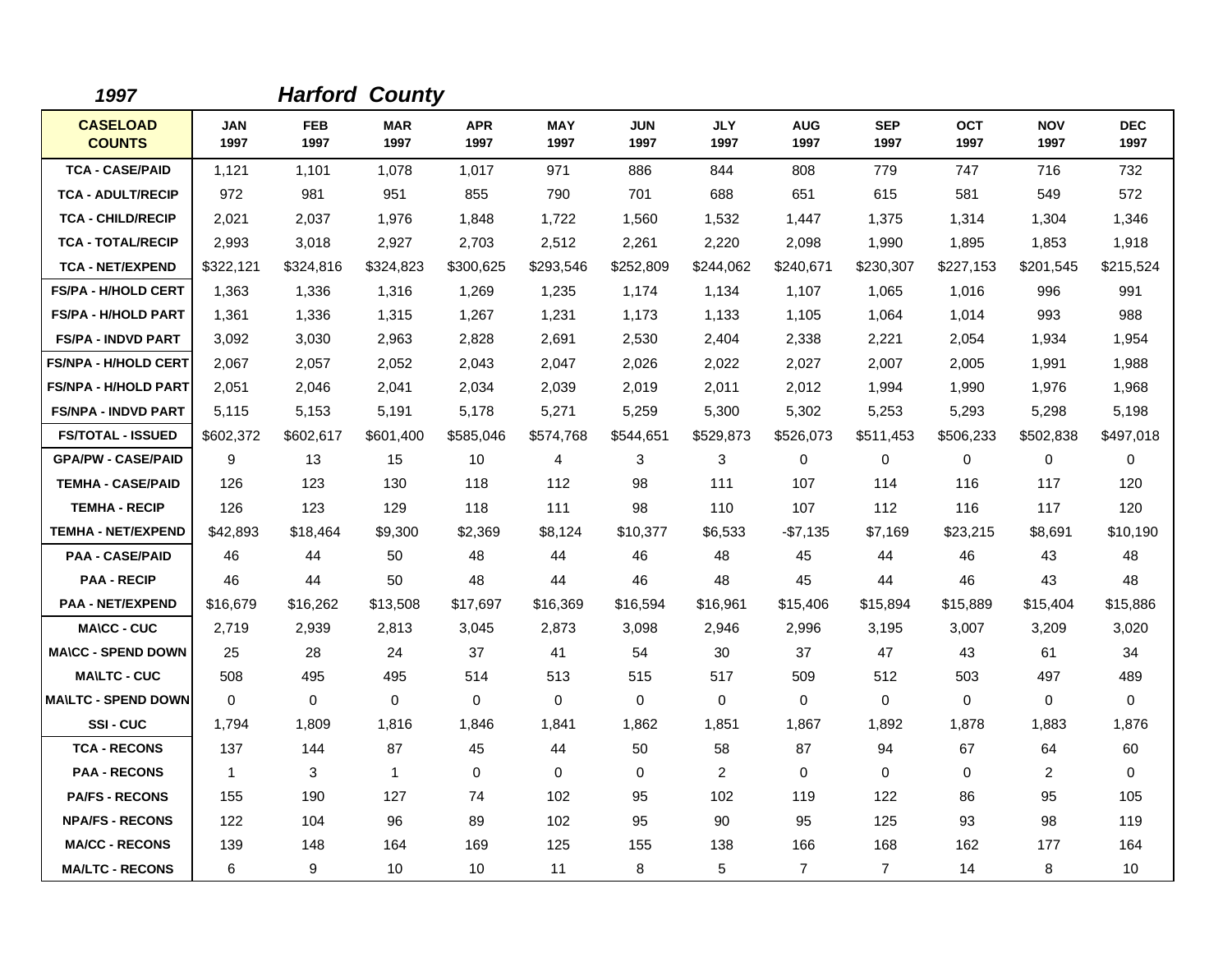| 1998                                   |                    |                    | <b>Harford County</b> |                    |                    |                    |                    |                    |                    |                    |                    |                    |
|----------------------------------------|--------------------|--------------------|-----------------------|--------------------|--------------------|--------------------|--------------------|--------------------|--------------------|--------------------|--------------------|--------------------|
| <b>APPLICATIONS</b><br><b>ACTIVITY</b> | <b>JAN</b><br>1998 | <b>FEB</b><br>1998 | <b>MAR</b><br>1998    | <b>APR</b><br>1998 | <b>MAY</b><br>1998 | <b>JUN</b><br>1998 | <b>JLY</b><br>1998 | <b>AUG</b><br>1998 | <b>SEP</b><br>1998 | <b>OCT</b><br>1998 | <b>NOV</b><br>1998 | <b>DEC</b><br>1998 |
| <b>TCA - RECD</b>                      | 142                | 97                 | 101                   | 98                 | 91                 | 99                 | 118                | 109                | 108                | 75                 | 78                 | 90                 |
| <b>TCA - APPRVD</b>                    | 55                 | 57                 | 62                    | 33                 | 44                 | 39                 | 47                 | 47                 | 55                 | 33                 | 34                 | 36                 |
| <b>TCA - N/APPRVD</b>                  | 73                 | 93                 | 56                    | 70                 | 57                 | 63                 | 76                 | 75                 | 72                 | 75                 | 50                 | 71                 |
| <b>TCA - CLOSED</b>                    | 89                 | 103                | 73                    | 79                 | 122                | 104                | 103                | 76                 | 88                 | 77                 | 80                 | 66                 |
| <b>FS/PA - RECD</b>                    | 43                 | 43                 | 41                    | 33                 | 38                 | 28                 | 40                 | 33                 | 36                 | 46                 | 33                 | 37                 |
| <b>FS/PA - APPRVD</b>                  | 36                 | 36                 | 39                    | 32                 | 31                 | 24                 | 31                 | 25                 | 24                 | 27                 | 35                 | 30                 |
| <b>FS/PA - N/APPRVD</b>                | 20                 | 10                 | 13                    | 14                 | 12                 | 14                 | 14                 | 15                 | 16                 | 20                 | 27                 | 14                 |
| <b>FS/NPA - RECD</b>                   | 338                | 274                | 243                   | 281                | 236                | 282                | 311                | 290                | 348                | 314                | 263                | 263                |
| <b>FS/NPA - APPRVD</b>                 | 231                | 184                | 161                   | 186                | 138                | 178                | 167                | 180                | 225                | 189                | 186                | 213                |
| <b>FS/NPA - N/APPRVD</b>               | 179                | 161                | 145                   | 124                | 158                | 158                | 186                | 168                | 179                | 173                | 179                | 181                |
| <b>TEMHA - RECD</b>                    | 22                 | 26                 | 21                    | 32                 | 28                 | 15                 | 20                 | 28                 | 22                 | 48                 | 37                 | 45                 |
| <b>TEMHA - APPRVD</b>                  | 13                 | 15                 | 15                    | 12 <sup>2</sup>    | 18                 | 17                 | 14                 | 14                 | 8                  | 20                 | 16                 | 24                 |
| <b>TEMHA - N/APPRVD</b>                | 8                  | 11                 | 12                    | 8                  | 20                 | 13                 | 10                 | 8                  | 23                 | 12                 | 34                 | 32                 |
| <b>TEMHA - CLOSED</b>                  | 17                 | $12 \,$            | 16                    | 13                 | 24                 | 13                 | 10                 | 15                 | 18                 | 15                 | 15                 | 22                 |
| <b>PAA - RECD</b>                      | 4                  | 3                  | 0                     | 0                  | 0                  | 3                  | 0                  | 4                  | 2                  | $\overline{c}$     | 0                  | 1                  |
| <b>PAA - APPRVD</b>                    | 6                  | 3                  | 2                     | 0                  | 0                  | 1                  | 2                  | 0                  | 5                  | $\overline{7}$     | $\mathbf{1}$       | 1                  |
| <b>PAA - N/APPRVD</b>                  | 1                  | 0                  | $\overline{c}$        | 0                  | $\mathbf 0$        | $\mathbf{1}$       | 0                  | 0                  | $\overline{7}$     | 6                  | 0                  | 1                  |
| <b>PAA - CLOSED</b>                    | 1                  | $\mathbf 0$        | $\mathbf{1}$          | $\mathbf 0$        | 0                  | $\mathbf{1}$       | 0                  | $\mathbf 0$        | 2                  | $\mathbf{1}$       | 2                  | $\mathbf 0$        |
| <b>MA/CC - RECD</b>                    | 622                | 539                | 450                   | 497                | 528                | 607                | 639                | 537                | 588                | 587                | 436                | 465                |
| <b>MA/CC - APPRVD</b>                  | 374                | 344                | 236                   | 379                | 367                | 470                | 554                | 440                | 508                | 519                | 395                | 473                |
| MA/CC - OTO                            | 3                  | $\overline{7}$     | $\mathbf{1}$          | $\mathbf{1}$       | 5                  | 3                  | 3                  | 0                  | 3                  | $\mathbf{1}$       | 5                  | 29                 |
| <b>MA/CC - N/APPRVD</b>                | 300                | 300                | 314                   | 301                | 285                | 334                | 312                | 232                | 325                | 251                | 221                | 270                |
| <b>MA/LTC - RECD</b>                   | 28                 | 29                 | 32                    | 31                 | 25                 | 30                 | 33                 | 23                 | 32                 | 38                 | 20                 | 35                 |
| <b>MA/LTC - APPRVD</b>                 | 20                 | 23                 | 19                    | 44                 | 27                 | 24                 | 34                 | 22                 | 18                 | 11                 | 18                 | 29                 |
| <b>MA/LTC - OTO</b>                    | $\mathbf 0$        | 0                  | 0                     | 0                  | 0                  | 0                  | 0                  | 0                  | 0                  | 0                  | 0                  | 0                  |
| <b>MA/LTC - N/APPRVD</b>               | 37                 | 37                 | 40                    | 38                 | 38                 | 41                 | 50                 | 41                 | 27                 | 25                 | 42                 | 52                 |
| <b>SSI-RECD</b>                        | 13                 | 19                 | 26                    | 20                 | 25                 | 16                 | 20                 | 14                 | 12                 | 19                 | 24                 | 15                 |
| <b>SSI - APPRVD</b>                    | 25                 | 25                 | 31                    | 32                 | 35                 | 24                 | 33                 | 48                 | 26                 | 31                 | 26                 | 28                 |
| SSI-OTO                                | 0                  | 0                  | 0                     | 0                  | $\mathbf 0$        | $\mathbf 0$        | 0                  | 0                  | $\pmb{0}$          | 0                  | $\mathbf{1}$       | 0                  |
| <b>SSI - N/APPRVD</b>                  | $\overline{7}$     | 18                 | 17                    | 22                 | 25                 | 15                 | 10                 | 17                 | 12                 | 17                 | 14                 | 15                 |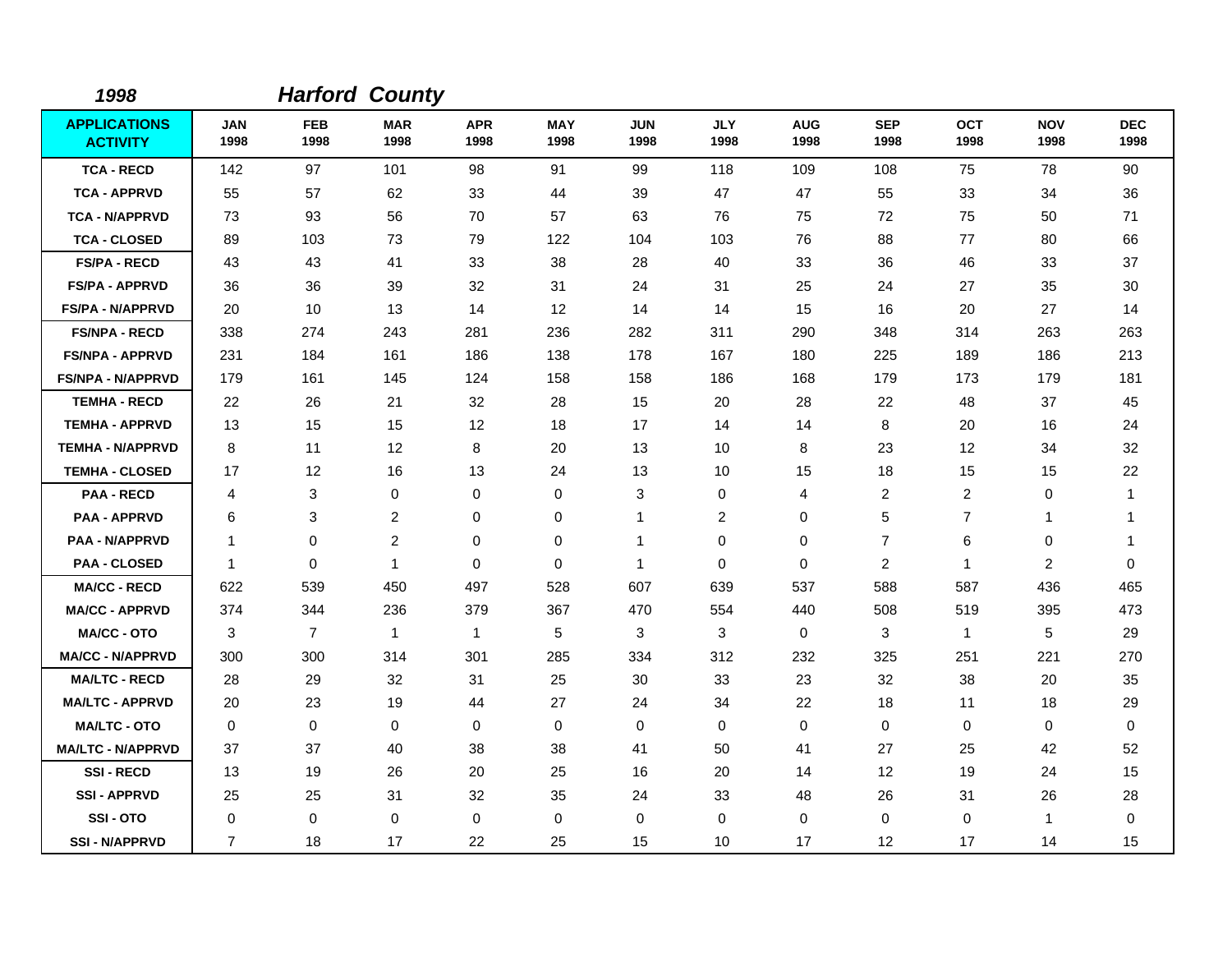| 1998                             |                    |                    | <b>Harford County</b> |                    |                    |                    |                    |                    |                    |                    |                    |                    |
|----------------------------------|--------------------|--------------------|-----------------------|--------------------|--------------------|--------------------|--------------------|--------------------|--------------------|--------------------|--------------------|--------------------|
| <b>CASELOAD</b><br><b>COUNTS</b> | <b>JAN</b><br>1998 | <b>FEB</b><br>1998 | <b>MAR</b><br>1998    | <b>APR</b><br>1998 | <b>MAY</b><br>1998 | <b>JUN</b><br>1998 | <b>JLY</b><br>1998 | <b>AUG</b><br>1998 | <b>SEP</b><br>1998 | <b>OCT</b><br>1998 | <b>NOV</b><br>1998 | <b>DEC</b><br>1998 |
| <b>TCA - CASE/PAID</b>           | 754                | 759                | 767                   | 708                | 686                | 654                | 632                | 631                | 620                | 605                | 587                | 589                |
| <b>TCA - ADULT/RECIP</b>         | 570                | 591                | 601                   | 523                | 483                | 450                | 398                | 429                | 420                | 399                | 391                | 385                |
| <b>TCA - CHILD/RECIP</b>         | 1,348              | 1,410              | 1,431                 | 1,248              | 1,222              | 1,160              | 1,034              | 1,113              | 1,092              | 1,044              | 1,041              | 1,046              |
| <b>TCA - TOTAL/RECIP</b>         | 1,918              | 2,001              | 2,032                 | 1,771              | 1,705              | 1,610              | 1,432              | 1,542              | 1,512              | 1,443              | 1,432              | 1,431              |
| <b>TCA - NET/EXPEND</b>          | \$210,374          | \$211,537          | \$211,420             | \$194,061          | \$196,562          | \$183,767          | \$203,733          | \$185,205          | \$167,917          | \$180,414          | \$169,932          | \$199,194          |
| <b>FS/PA - H/HOLD CERT</b>       | 992                | 998                | 1,010                 | 1,016              | 999                | 976                | 976                | 951                | 942                | 960                | 971                | 971                |
| <b>FS/PA - H/HOLD PART</b>       | 990                | 997                | 1,009                 | 1,012              | 996                | 973                | 972                | 949                | 938                | 958                | 971                | 969                |
| <b>FS/PA - INDVD PART</b>        | 1,948              | 1,904              | 1,962                 | 1,984              | 1,922              | 1,856              | 1,786              | 1,738              | 1,716              | 1,767              | 1,753              | 1,774              |
| <b>FS/NPA - H/HOLD CERT</b>      | 2,030              | 1,994              | 1,957                 | 1,940              | 1,924              | 1,927              | 1,898              | 1,852              | 1,860              | 1,821              | 1,799              | 1,821              |
| <b>FS/NPA - H/HOLD PART</b>      | 2,016              | 1,978              | 1.942                 | 1,922              | 1,910              | 1,918              | 1,881              | 1,841              | 1,845              | 1.806              | 1,791              | 1,805              |
| <b>FS/NPA - INDVD PART</b>       | 5,306              | 5,238              | 5,109                 | 5,086              | 5,043              | 5,038              | 5,025              | 4,891              | 4,873              | 4,756              | 4,712              | 4,716              |
| <b>FS/TOTAL - ISSUED</b>         | \$493,848          | \$497,278          | \$488,445             | \$485,726          | \$476,326          | \$464,899          | \$449,884          | \$432,268          | \$429,514          | \$453,928          | \$447,297          | \$450,057          |
| <b>GPA/PW - CASE/PAID</b>        | $\mathbf 0$        | 0                  | 0                     | 0                  | 0                  | 0                  | 0                  | 0                  | 0                  | 0                  | 0                  | 0                  |
| <b>TEMHA - CASE/PAID</b>         | 124                | 133                | 140                   | 143                | 151                | 151                | 152                | 155                | 141                | 151                | 164                | 168                |
| <b>TEMHA - RECIP</b>             | 123                | 133                | 138                   | 142                | 149                | 149                | 153                | 155                | 141                | 150                | 163                | 167                |
| <b>TEMHA - NET/EXPEND</b>        | \$2,532            | \$14,224           | \$6,577               | \$1,408            | \$12,413           | \$12,348           | (\$1,586)          | \$16,661           | \$50               | \$514              | \$29,095           | (\$5,087)          |
| <b>PAA - CASE/PAID</b>           | 51                 | 54                 | 55                    | 53                 | 53                 | 53                 | 58                 | 53                 | 64                 | 76                 | 64                 | 64                 |
| <b>PAA - RECIP</b>               | 51                 | 54                 | 55                    | 53                 | 53                 | 53                 | 58                 | 53                 | 64                 | 76                 | 64                 | 64                 |
| <b>PAA - NET/EXPEND</b>          | \$17,137           | \$16,880           | \$17,198              | \$17,663           | \$14,569           | \$16,394           | \$18,873           | \$14,905           | \$25,797           | \$20,605           | \$9,794            | \$18,668           |
| <b>MA\CC - CUC</b>               | 3,132              | 3,431              | 3,186                 | 3,434              | 3,271              | 3,650              | 3,689              | 3,728              | 4,060              | 3,990              | 4,225              | 4,096              |
| <b>MA\CC - SPEND DOWN</b>        | 36                 | 45                 | 36                    | 48                 | 38                 | 51                 | 33                 | 24                 | 43                 | 41                 | 46                 | 37                 |
| <b>MAILTC - CUC</b>              | 485                | 488                | 482                   | 506                | 510                | 510                | 507                | 513                | 524                | 498                | 505                | 507                |
| <b>MAILTC - SPEND DOWN</b>       | $\Omega$           | $\Omega$           | $\mathbf 0$           | $\mathbf 0$        | $\mathbf 0$        | $\mathbf 0$        | $\Omega$           | $\mathbf 0$        | $\mathbf 0$        | 0                  | $\mathbf 0$        | 0                  |
| SSI-CUC                          | 1,869              | 1,870              | 1,876                 | 1,898              | 1,880              | 1,876              | 1,877              | 1,913              | 1,932              | 1,913              | 1,927              | 1,908              |
| <b>TCA - RECONS</b>              | 49                 | 61                 | 49                    | 24                 | 45                 | 42                 | 48                 | 46                 | 46                 | 42                 | 35                 | 56                 |
| <b>PAA - RECONS</b>              | 4                  | 1                  | $\Omega$              | $\mathbf{1}$       | $\mathbf 0$        | $\mathbf{1}$       | $\Omega$           | $\mathbf{1}$       | $\Omega$           | $\Omega$           | 2                  | $\overline{2}$     |
| <b>PA/FS - RECONS</b>            | 72                 | 81                 | 85                    | 57                 | 76                 | 85                 | 75                 | 77                 | 73                 | 71                 | 49                 | 101                |
| <b>NPA/FS - RECONS</b>           | 121                | 97                 | 99                    | 90                 | 93                 | 86                 | 86                 | 89                 | 90                 | 80                 | 89                 | 180                |
| <b>MA/CC - RECONS</b>            | 142                | 174                | 200                   | 184                | 154                | 182                | 236                | 201                | 221                | 227                | 198                | 297                |
| <b>MA/LTC - RECONS</b>           | 6                  | 10                 | 9                     | 11                 | 3                  | 5                  | 16                 | 5                  | 13                 | 5                  | 11                 | 14                 |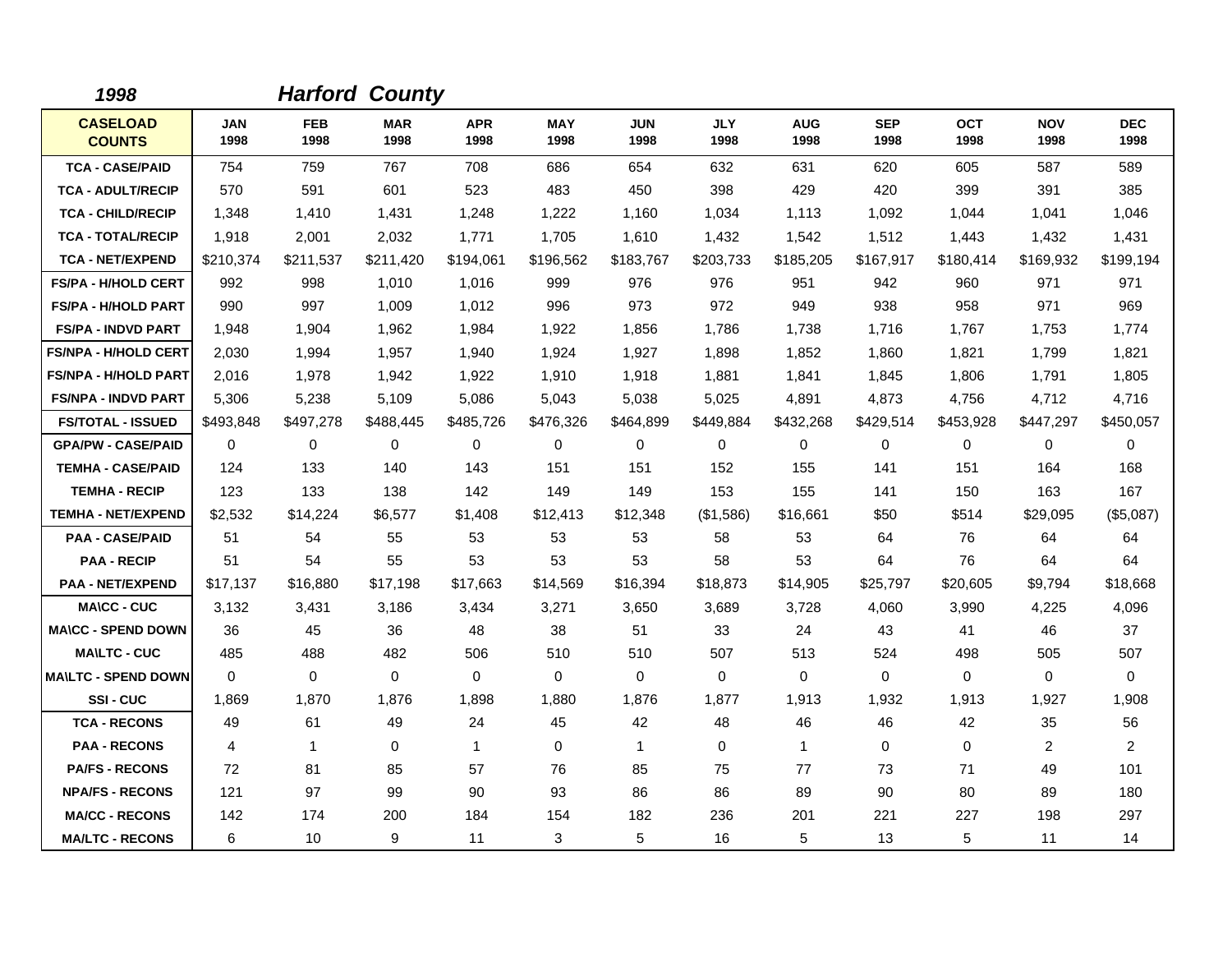| 1999                                   |                    |                    | <b>Harford County</b> |                    |                    |                    |                    |                         |                    |                    |                    |                    |
|----------------------------------------|--------------------|--------------------|-----------------------|--------------------|--------------------|--------------------|--------------------|-------------------------|--------------------|--------------------|--------------------|--------------------|
| <b>APPLICATIONS</b><br><b>ACTIVITY</b> | <b>JAN</b><br>1999 | <b>FEB</b><br>1999 | <b>MAR</b><br>1999    | <b>APR</b><br>1999 | <b>MAY</b><br>1999 | <b>JUN</b><br>1999 | <b>JLY</b><br>1999 | <b>AUG</b><br>1999      | <b>SEP</b><br>1999 | <b>OCT</b><br>1999 | <b>NOV</b><br>1999 | <b>DEC</b><br>1999 |
| <b>TCA - RECD</b>                      | 105                | 77                 | 83                    | 70                 | 70                 | 93                 | 87                 | 96                      | 56                 | 93                 | 90                 | 70                 |
| <b>TCA - APPRVD</b>                    | 28                 | 40                 | 34                    | 23                 | 29                 | 35                 | 30                 | 34                      | 23                 | 42                 | 37                 | 34                 |
| <b>TCA - N/APPRVD</b>                  | 76                 | 68                 | 77                    | 56                 | 53                 | 50                 | 64                 | 74                      | 51                 | 63                 | 64                 | 65                 |
| <b>TCA - CLOSED</b>                    | 87                 | 61                 | 63                    | 51                 | 71                 | 68                 | 62                 | 85                      | 31                 | 68                 | 57                 | 50                 |
| <b>FS/PA - RECD</b>                    | 28                 | 29                 | 41                    | 33                 | 32                 | 38                 | 22                 | 38                      | 38                 | 46                 | 28                 | 29                 |
| <b>FS/PA - APPRVD</b>                  | 29                 | 24                 | 32                    | 27                 | 28                 | 34                 | 21                 | 32                      | 31                 | 38                 | 26                 | 26                 |
| <b>FS/PA - N/APPRVD</b>                | 15                 | 9                  | 17                    | 11                 | 20                 | 11                 | 15                 | 9                       | 15                 | 21                 | 16                 | 18                 |
| <b>FS/NPA - RECD</b>                   | 338                | 273                | 277                   | 246                | 259                | 298                | 317                | 323                     | 312                | 342                | 311                | 264                |
| <b>FS/NPA - APPRVD</b>                 | 237                | 209                | 179                   | 186                | 165                | 208                | 206                | 205                     | 220                | 226                | 211                | 202                |
| <b>FS/NPA - N/APPRVD</b>               | 153                | 159                | 161                   | 142                | 134                | 148                | 161                | 191                     | 178                | 168                | 183                | 166                |
| <b>TEMHA - RECD</b>                    | 29                 | 16                 | 34                    | 22                 | 30                 | 37                 | 36                 | 35                      | 38                 | 30                 | 24                 | 43                 |
| <b>TEMHA - APPRVD</b>                  | 15                 | 18                 | 12                    | 20                 | 10                 | 16                 | 20                 | 18                      | 19                 | 16                 | 14                 | 11                 |
| <b>TEMHA - N/APPRVD</b>                | 19                 | 16                 | 13                    | 21                 | 11                 | 29                 | 19                 | 20                      | 28                 | 26                 | 19                 | 30                 |
| <b>TEMHA - CLOSED</b>                  | 26                 | 19                 | 22                    | 18                 | 18                 | 15                 | 16                 | 22                      | 22                 | 19                 | 14                 | 22                 |
| <b>PAA - RECD</b>                      | $\overline{1}$     | 0                  | $\overline{c}$        | 1                  | 1                  | 3                  | $\mathbf 0$        | $\overline{c}$          | $\overline{c}$     | $\overline{c}$     | 1                  | $\pmb{0}$          |
| <b>PAA - APPRVD</b>                    | $\overline{2}$     | $\overline{2}$     | $\overline{c}$        | 4                  | 1                  | 4                  | 0                  | $\overline{\mathbf{c}}$ | $\overline{7}$     | 4                  | 3                  | -1                 |
| <b>PAA - N/APPRVD</b>                  | $\overline{1}$     | 0                  | $\mathbf 0$           | 1                  | $\mathbf 0$        | 1                  | $\mathbf 1$        | 2                       | $\mathbf{1}$       | 0                  | 1                  | 0                  |
| <b>PAA - CLOSED</b>                    | $\mathbf 1$        | 3                  | $\overline{1}$        | $\mathbf 0$        | $\sqrt{3}$         | 1                  | $\mathbf 0$        | $\mathbf{1}$            | 5                  | $\mathbf{1}$       | $\overline{c}$     | $\overline{2}$     |
| <b>MA/CC - RECD</b>                    | 601                | 464                | 566                   | 467                | 512                | 568                | 582                | 624                     | 624                | 612                | 520                | 414                |
| <b>MA/CC - APPRVD</b>                  | 528                | 435                | 494                   | 409                | 405                | 503                | 495                | 496                     | 549                | 511                | 393                | 340                |
| <b>MA/CC - OTO</b>                     | $\overline{c}$     | $\mathbf{1}$       | 5                     | 8                  | 3                  | 4                  | 0                  | 3                       | 3                  | 3                  | $\overline{2}$     | $\overline{1}$     |
| <b>MA/CC - N/APPRVD</b>                | 219                | 205                | 247                   | 224                | 185                | 295                | 312                | 300                     | 292                | 282                | 280                | 253                |
| <b>MA/LTC - RECD</b>                   | 27                 | 23                 | 50                    | 30                 | 25                 | 34                 | 28                 | 34                      | 27                 | 27                 | 25                 | 18                 |
| <b>MA/LTC - APPRVD</b>                 | 23                 | 21                 | 19                    | 19                 | 11                 | 29                 | 27                 | 18                      | 18                 | 12                 | 14                 | 17                 |
| <b>MA/LTC - OTO</b>                    | 0                  | 0                  | 0                     | 0                  | 0                  | 0                  | 0                  | 0                       | 0                  | 0                  | 0                  | 0                  |
| <b>MA/LTC - N/APPRVD</b>               | 41                 | 36                 | 36                    | 40                 | 36                 | 33                 | 42                 | 25                      | 34                 | 41                 | 41                 | 30                 |
| <b>SSI-RECD</b>                        | 29                 | 16                 | 27                    | 21                 | 20                 | 17                 | 16                 | 18                      | 19                 | 15                 | 15                 | 17                 |
| <b>SSI - APPRVD</b>                    | 54                 | 23                 | 36                    | 31                 | 33                 | 31                 | 22                 | 31                      | 28                 | 22                 | 22                 | 27                 |
| SSI-OTO                                | 0                  | 1                  | 0                     | 1                  | 0                  | 0                  | $\mathbf 0$        | 0                       | $\mathbf 1$        | 0                  | 0                  | 0                  |
| <b>SSI - N/APPRVD</b>                  | 23                 | 9                  | 18                    | 18                 | 11                 | 12                 | 15                 | 14                      | 14                 | 11                 | 13                 | 9                  |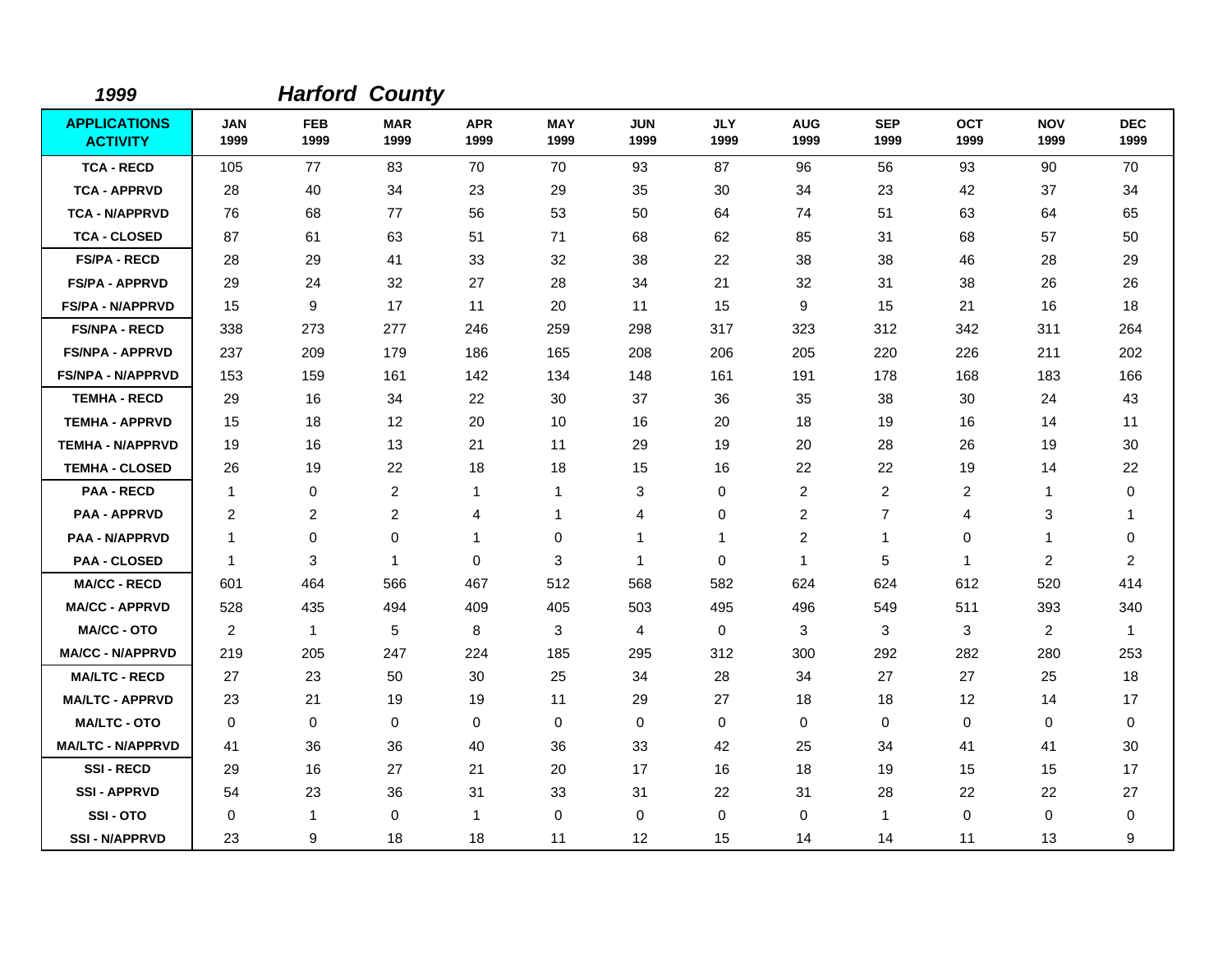| 1999                             |                    |                    | <b>Harford County</b> |                    |                    |                    |                    |                    |                    |                    |                    |                    |
|----------------------------------|--------------------|--------------------|-----------------------|--------------------|--------------------|--------------------|--------------------|--------------------|--------------------|--------------------|--------------------|--------------------|
| <b>CASELOAD</b><br><b>COUNTS</b> | <b>JAN</b><br>1999 | <b>FEB</b><br>1999 | <b>MAR</b><br>1999    | <b>APR</b><br>1999 | <b>MAY</b><br>1999 | <b>JUN</b><br>1999 | <b>JLY</b><br>1999 | <b>AUG</b><br>1999 | <b>SEP</b><br>1999 | <b>OCT</b><br>1999 | <b>NOV</b><br>1999 | <b>DEC</b><br>1999 |
| <b>TCA - CASE/PAID</b>           | 557                | 564                | 549                   | 534                | 532                | 523                | 513                | 493                | 490                | 489                | 479                | 479                |
| <b>TCA - ADULT/RECIP</b>         | 351                | 351                | 346                   | 334                | 330                | 317                | 310                | 286                | 290                | 283                | 273                | 274                |
| <b>TCA - CHILD/RECIP</b>         | 979                | 975                | 950                   | 934                | 932                | 917                | 913                | 890                | 881                | 858                | 839                | 840                |
| <b>TCA - TOTAL/RECIP</b>         | 1,330              | 1,326              | 1,296                 | 1,268              | 1,262              | 1,234              | 1,223              | 1,176              | 1,171              | 1,141              | 1,112              | 1,114              |
| <b>TCA - NET/EXPEND</b>          | \$163,819          | \$159,348          | \$164,090             | \$156,789          | \$161.300          | \$162,185          | \$169,202          | \$165,985          | \$142,977          | \$149,583          | \$156,344          | \$189,248          |
| <b>FS/PA - H/HOLD CERT</b>       | 945                | 934                | 925                   | 932                | 927                | 918                | 885                | 887                | 868                | 871                | 865                | 886                |
| <b>FS/PA - H/HOLD PART</b>       | 944                | 930                | 923                   | 930                | 924                | 915                | 884                | 884                | 865                | 871                | 864                | 884                |
| <b>FS/PA - INDVD PART</b>        | 1,707              | 1,669              | 1,613                 | 1,642              | 1,630              | 1,577              | 1,501              | 1,470              | 1,426              | 1,423              | 1,413              | 1,429              |
| <b>FS/NPA - H/HOLD CERT</b>      | 1,805              | 1,750              | 1.730                 | 1,675              | 1,615              | 1,617              | 1,593              | 1,576              | 1,576              | 1,598              | 1,608              | 1,583              |
| <b>FS/NPA - H/HOLD PART</b>      | 1,790              | 1,737              | 1,720                 | 1,660              | 1,608              | 1,609              | 1,587              | 1,566              | 1,569              | 1,588              | 1,597              | 1,578              |
| <b>FS/NPA - INDVD PART</b>       | 4,635              | 4,533              | 4,465                 | 4,350              | 4,206              | 4,191              | 4,067              | 5,544              | 5,534              | 4,186              | 4,181              | 4,106              |
| <b>FS/TOTAL - ISSUED</b>         | \$436,706          | \$434,092          | \$423,186             | \$419,607          | \$404,174          | \$399,303          | \$393,000          | \$389,965          | \$391,665          | \$406,612          | \$407,172          | \$402,681          |
| <b>GPA/PW - CASE/PAID</b>        | $\Omega$           | 0                  | 0                     | $\mathbf 0$        | 0                  | $\Omega$           | $\mathbf 0$        | $\mathbf 0$        | $\mathbf 0$        | 0                  | $\mathbf 0$        | $\mathbf 0$        |
| <b>TEMHA - CASE/PAID</b>         | 159                | 167                | 150                   | 162                | 152                | 147                | 190                | 173                | 174                | 179                | 182                | 175                |
| <b>TEMHA - RECIP</b>             | 158                | 164                | 150                   | 161                | 152                | 147                | 190                | 171                | 174                | 179                | 181                | 175                |
| <b>TEMHA - NET/EXPEND</b>        | \$7,184            | \$46,810           | \$9,047               | \$16,704           | \$11,082           | \$16,201           | \$11,305           | \$17,082           | \$13,687           | \$15,068           | \$411              | \$21,605           |
| <b>PAA - CASE/PAID</b>           | 67                 | 69                 | 67                    | 76                 | 68                 | 70                 | 72                 | 74                 | 83                 | 81                 | 82                 | 80                 |
| <b>PAA - RECIP</b>               | 67                 | 69                 | 67                    | 76                 | 68                 | 70                 | 72                 | 74                 | 83                 | 81                 | 82                 | 80                 |
| <b>PAA - NET/EXPEND</b>          | \$17,712           | \$16,911           | \$17,561              | \$18,834           | \$18,482           | \$18,791           | \$17,801           | \$18,545           | \$19,000           | \$18,886           | \$18,931           | \$19,204           |
| <b>MA\CC - CUC</b>               | 4,240              | 4,508              | 4,396                 | 4,619              | 4,421              | 4,721              | 4,601              | 4,684              | 5,041              | 4,984              | 5,199              | 4,933              |
| <b>MA\CC - SPEND DOWN</b>        | 50                 | 58                 | 41                    | 54                 | 37                 | 46                 | 31                 | 37                 | 35                 | 31                 | 44                 | 31                 |
| <b>MA\LTC - CUC</b>              | 505                | 501                | 492                   | 476                | 468                | 486                | 491                | 489                | 492                | 493                | 486                | 476                |
| <b>MAILTC - SPEND DOWN</b>       | $\Omega$           | $\Omega$           | $\mathbf 0$           | $\Omega$           | 0                  | 0                  | $\Omega$           | 0                  | 0                  | 0                  | $\mathbf 0$        | 0                  |
| SSI-CUC                          | 1,927              | 1,941              | 1,928                 | 1,927              | 1,927              | 1,937              | 1,921              | 1,925              | 1,931              | 1,916              | 1,936              | 1,934              |
| <b>TCA - RECONS</b>              | 44                 | 52                 | 45                    | 39                 | 26                 | 45                 | 46                 | 40                 | 42                 | 29                 | 24                 | 28                 |
| <b>PAA - RECONS</b>              | 2                  | $\Omega$           | $\overline{1}$        | $\Omega$           | 0                  | $\Omega$           | $\Omega$           | 0                  | $\mathbf 1$        | $\mathbf 1$        | $\mathbf{1}$       | $\overline{a}$     |
| <b>PA/FS - RECONS</b>            | 95                 | 125                | 87                    | 95                 | 89                 | 109                | 94                 | 106                | 108                | 92                 | 95                 | 87                 |
| <b>NPA/FS - RECONS</b>           | 160                | 179                | 196                   | 199                | 180                | 167                | 196                | 193                | 166                | 190                | 165                | 165                |
| <b>MA/CC - RECONS</b>            | 225                | 248                | 320                   | 343                | 360                | 372                | 402                | 505                | 325                | 317                | 437                | 316                |
| <b>MA/LTC - RECONS</b>           | 8                  | $12 \overline{ }$  | 19                    | 11                 | 12                 | 8                  | 14                 | 11                 | 18                 | 14                 | 16                 | 17                 |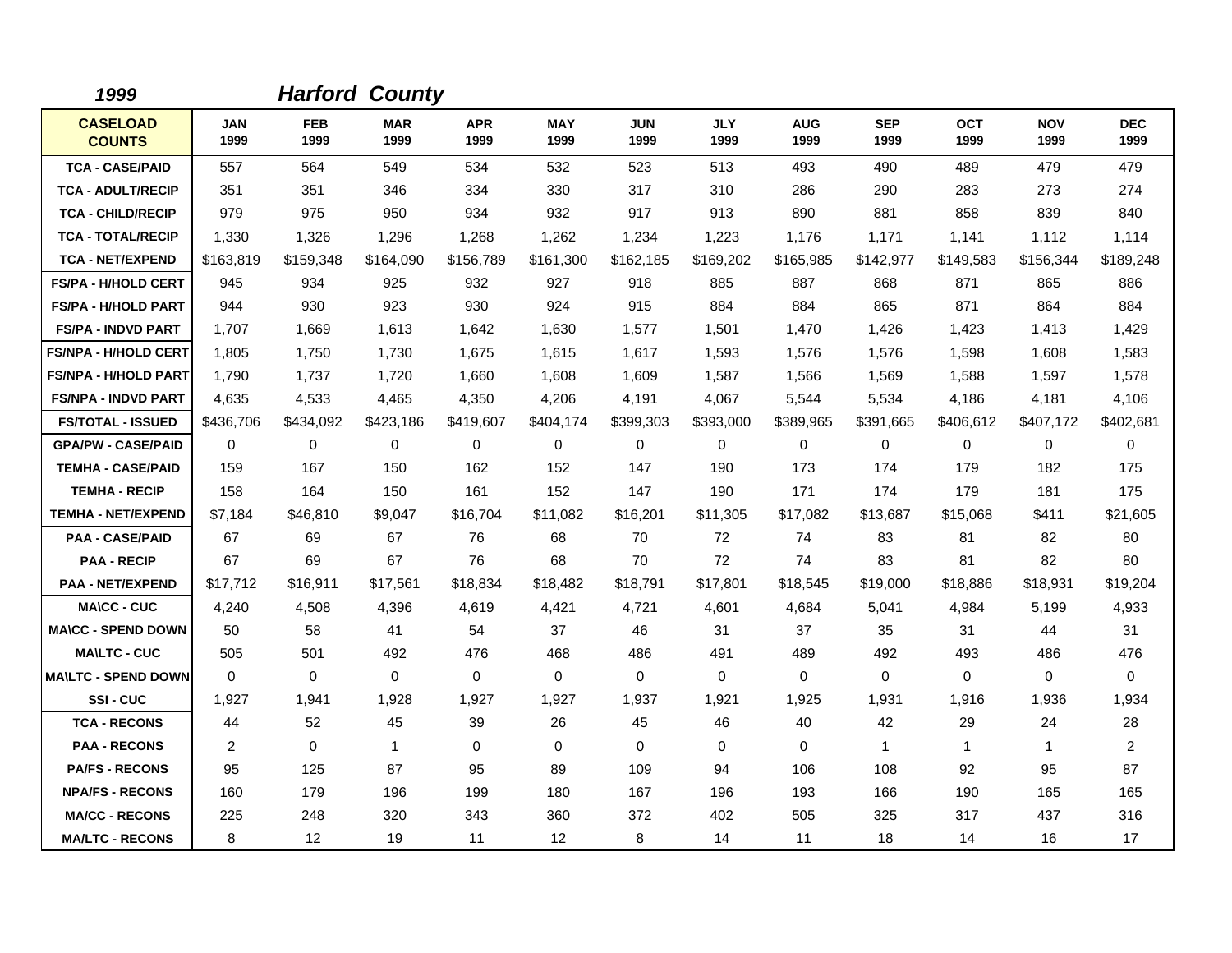| 2000                                   |                    |                    | <b>Harford County</b> |                    |                    |                    |                    |                    |                    |                    |                    |                    |
|----------------------------------------|--------------------|--------------------|-----------------------|--------------------|--------------------|--------------------|--------------------|--------------------|--------------------|--------------------|--------------------|--------------------|
| <b>APPLICATIONS</b><br><b>ACTIVITY</b> | <b>JAN</b><br>2000 | <b>FEB</b><br>2000 | <b>MAR</b><br>2000    | <b>APR</b><br>2000 | <b>MAY</b><br>2000 | <b>JUN</b><br>2000 | <b>JLY</b><br>2000 | <b>AUG</b><br>2000 | <b>SEP</b><br>2000 | <b>OCT</b><br>2000 | <b>NOV</b><br>2000 | <b>DEC</b><br>2000 |
| <b>TCA - RECD</b>                      | 60                 | 65                 | 77                    | 56                 | 78                 | 54                 | 79                 | 85                 | 77                 | 82                 | 77                 | 69                 |
| <b>TCA - APPRVD</b>                    | 28                 | 29                 | 37                    | 26                 | 28                 | 35                 | 32                 | 36                 | 44                 | 41                 | 28                 | 32                 |
| <b>TCA - N/APPRVD</b>                  | 69                 | 42                 | 57                    | 38                 | 50                 | 60                 | 39                 | 59                 | 60                 | 53                 | 68                 | 59                 |
| <b>TCA - CLOSED</b>                    | 43                 | 40                 | 54                    | 34                 | 52                 | 53                 | 48                 | 54                 | 62                 | 55                 | 49                 | 49                 |
| <b>FS/PA - RECD</b>                    | 45                 | 48                 | 54                    | 44                 | 37                 | 35                 | 38                 | 39                 | 28                 | 32                 | 36                 | 35                 |
| <b>FS/PA - APPRVD</b>                  | 34                 | 39                 | 57                    | 36                 | 28                 | 26                 | 31                 | 34                 | 21                 | 32                 | 32                 | 45                 |
| <b>FS/PA - N/APPRVD</b>                | 22                 | 15                 | 17                    | 6                  | 14                 | 11                 | $12 \overline{ }$  | 18                 | 14                 | 11                 | 13                 | 9                  |
| <b>FS/NPA - RECD</b>                   | 272                | 315                | 286                   | 243                | 268                | 273                | 282                | 327                | 362                | 334                | 274                | 246                |
| <b>FS/NPA - APPRVD</b>                 | 201                | 254                | 200                   | 184                | 167                | 194                | 180                | 223                | 227                | 213                | 181                | 191                |
| <b>FS/NPA - N/APPRVD</b>               | 167                | 151                | 150                   | 129                | 126                | 147                | 161                | 179                | 174                | 212                | 162                | 178                |
| <b>TEMHA - RECD</b>                    | 33                 | 39                 | 48                    | 23                 | 24                 | 36                 | 35                 | 30                 | 33                 | 31                 | 33                 | 30                 |
| <b>TEMHA - APPRVD</b>                  | 18                 | 19                 | 22                    | 12                 | 10                 | 20                 | $\overline{7}$     | 23                 | 12                 | 15                 | 14                 | 18                 |
| <b>TEMHA - N/APPRVD</b>                | 28                 | 19                 | 37                    | 27                 | 14                 | 21                 | 23                 | 29                 | 12                 | 25                 | 19                 | 26                 |
| <b>TEMHA - CLOSED</b>                  | 32                 | 14                 | 16                    | 18                 | 20                 | 28                 | 23                 | 29                 | 27                 | 16                 | 30                 | 24                 |
| <b>PAA - RECD</b>                      | $\mathbf 0$        | 0                  | $\overline{c}$        | $\overline{c}$     | $\overline{c}$     | 4                  | 3                  | $\overline{c}$     | 3                  | 3                  | 0                  | 1                  |
| <b>PAA - APPRVD</b>                    | -1                 | 3                  | $\sqrt{3}$            | $\overline{c}$     | $\sqrt{3}$         | 3                  | $\overline{c}$     | 5                  | 3                  | 4                  | 0                  | $\overline{c}$     |
| <b>PAA - N/APPRVD</b>                  | $\mathbf 1$        | $\mathbf{1}$       | $\overline{c}$        | 0                  | 3                  | 1                  | 4                  | $\mathbf{1}$       | $\mathbf 0$        | 0                  | 0                  | 0                  |
| <b>PAA - CLOSED</b>                    | 4                  | 2                  | $\overline{c}$        | 2                  | 3                  | 4                  | 5                  | 2                  | $\overline{c}$     | 3                  | 0                  | 4                  |
| <b>MA/CC - RECD</b>                    | 511                | 570                | 680                   | 507                | 560                | 669                | 573                | 638                | 800                | 677                | 604                | 513                |
| <b>MA/CC - APPRVD</b>                  | 429                | 467                | 578                   | 420                | 433                | 559                | 422                | 473                | 525                | 509                | 409                | 486                |
| <b>MA/CC - OTO</b>                     | 2                  | $\overline{7}$     | $\overline{4}$        | 4                  | 3                  | 4                  | 3                  | 9                  | 3                  | 5                  | 4                  | $\overline{1}$     |
| <b>MA/CC - N/APPRVD</b>                | 35                 | 278                | 368                   | 269                | 276                | 372                | 277                | 329                | 297                | 337                | 346                | 320                |
| <b>MA/LTC - RECD</b>                   | 20                 | 22                 | 29                    | 39                 | 42                 | 32                 | 33                 | 16                 | 20                 | 36                 | 20                 | 28                 |
| <b>MA/LTC - APPRVD</b>                 | 10                 | 21                 | 22                    | 17                 | 22                 | 31                 | 15                 | 14                 | 25                 | 19                 | 21                 | 23                 |
| <b>MA/LTC - OTO</b>                    | 0                  | 0                  | $\mathbf 0$           | 0                  | 0                  | 0                  | 0                  | 0                  | $\mathbf 0$        | 0                  | 0                  | 0                  |
| <b>MA/LTC - N/APPRVD</b>               | 35                 | 40                 | 41                    | 38                 | 58                 | 50                 | 36                 | 52                 | 26                 | 34                 | 53                 | 43                 |
| <b>SSI-RECD</b>                        | 23                 | 14                 | 18                    | 17                 | 23                 | 34                 | 29                 | 26                 | 22                 | 20                 | 25                 | 25                 |
| <b>SSI - APPRVD</b>                    | 37                 | 27                 | 31                    | 26                 | 36                 | 52                 | 51                 | 35                 | 29                 | 26                 | 38                 | 32                 |
| SSI-OTO                                | $\Omega$           | 0                  | $\mathbf 0$           | $\mathbf 0$        | $\mathbf 0$        | 0                  | $\mathbf 0$        | $\mathbf{1}$       | $\mathbf 0$        | $\Omega$           | 0                  | 0                  |
| <b>SSI-N/APPRVD</b>                    | 17                 | 10                 | 10                    | 12                 | 25                 | 33                 | 27                 | 16                 | 11                 | 19                 | 22                 | 18                 |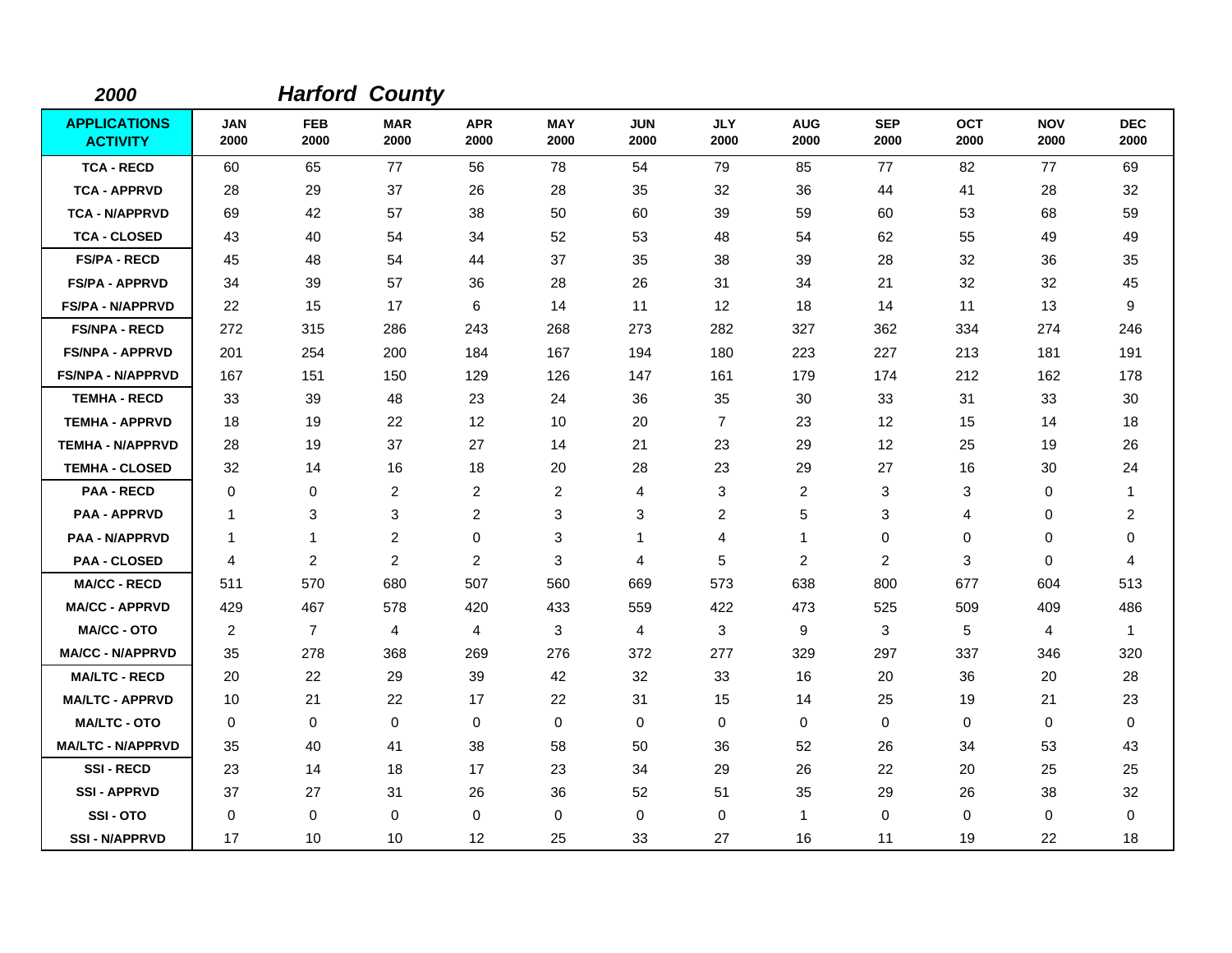| 2000                             |                    |                    | <b>Harford County</b> |                    |                    |                    |                    |                    |                    |                    |                    |                    |
|----------------------------------|--------------------|--------------------|-----------------------|--------------------|--------------------|--------------------|--------------------|--------------------|--------------------|--------------------|--------------------|--------------------|
| <b>CASELOAD</b><br><b>COUNTS</b> | <b>JAN</b><br>2000 | <b>FEB</b><br>2000 | <b>MAR</b><br>2000    | <b>APR</b><br>2000 | <b>MAY</b><br>2000 | <b>JUN</b><br>2000 | <b>JLY</b><br>2000 | <b>AUG</b><br>2000 | <b>SEP</b><br>2000 | <b>OCT</b><br>2000 | <b>NOV</b><br>2000 | <b>DEC</b><br>2000 |
| <b>TCA - CASE/PAID</b>           | 486                | 494                | 491                   | 491                | 486                | 495                | 490                | 501                | 514                | 511                | 499                | 506                |
| <b>TCA - ADULT/RECIP</b>         | 277                | 278                | 277                   | 271                | 272                | 277                | 272                | 284                | 300                | 298                | 285                | 291                |
| <b>TCA - CHILD/RECIP</b>         | 867                | 894                | 881                   | 870                | 859                | 878                | 879                | 899                | 892                | 919                | 890                | 907                |
| <b>TCA - TOTAL/RECIP</b>         | 1,144              | 1,172              | 1,158                 | 1,141              | 1,131              | 1,155              | 1,151              | 1,183              | 1,192              | 1,217              | 1,175              | 1,198              |
| <b>TCA - NET/EXPEND</b>          | \$159,058          | \$154,961          | \$139,363             | \$132,075          | \$138.938          | \$151,618          | \$162.687          | \$159,926          | \$151,411          | \$166.687          | \$167,642          | \$201,600          |
| <b>FS/PA - H/HOLD CERT</b>       | 882                | 880                | 895                   | 900                | 916                | 883                | 891                | 900                | 876                | 927                | 898                | 963                |
| <b>FS/PA - H/HOLD PART</b>       | 881                | 877                | 890                   | 897                | 914                | 880                | 887                | 895                | 874                | 925                | 896                | 963                |
| <b>FS/PA - INDVD PART</b>        | 1,426              | 1,418              | 1,441                 | 1,430              | 1,466              | 1,393              | 1,438              | 1,469              | 1,379              | 1,516              | 1,475              | 1,660              |
| <b>FS/NPA - H/HOLD CERT</b>      | 1,564              | 1,548              | 1.547                 | 1,544              | 1,489              | 1,512              | 1,505              | 1,525              | 1,574              | 1,531              | 1,549              | 1,503              |
| <b>FS/NPA - H/HOLD PART</b>      | 1,555              | 1,535              | 1,533                 | 1,532              | 1,480              | 1,496              | 1,495              | 1,511              | 1,565              | 1,523              | 1,541              | 1,493              |
| <b>FS/NPA - INDVD PART</b>       | 4,046              | 4,027              | 4,009                 | 4,017              | 3,886              | 3,932              | 3,891              | 3,892              | 4,045              | 3,997              | 4,024              | 3,887              |
| <b>FS/TOTAL - ISSUED</b>         | \$392,717          | \$393,329          | \$392,877             | \$394,826          | \$387,766          | \$382,115          | \$380,805          | \$380,670          | \$384,742          | \$400,737          | \$397,790          | \$405,637          |
| <b>GPA/PW - CASE/PAID</b>        | $\Omega$           | 0                  | $\mathbf 0$           | $\mathbf 0$        | 0                  | $\Omega$           | 0                  | 0                  | $\Omega$           | 0                  | $\mathbf 0$        | 0                  |
| <b>TEMHA - CASE/PAID</b>         | 177                | 197                | 201                   | 202                | 188                | 174                | 206                | 176                | 172                | 179                | 168                | 166                |
| <b>TEMHA - RECIP</b>             | 177                | 197                | 200                   | 202                | 187                | 173                | 205                | 175                | 172                | 175                | 168                | 166                |
| <b>TEMHA - NET/EXPEND</b>        | \$22,494           | \$12,951           | \$17,020              | \$23,391           | (\$2,172)          | \$19,134           | \$6,411            | \$10,034           | \$8,881            | \$28,264           | \$5,837            | \$3,361            |
| <b>PAA - CASE/PAID</b>           | 79                 | 82                 | 78                    | 78                 | 83                 | 81                 | 83                 | 82                 | 85                 | 86                 | 82                 | 81                 |
| <b>PAA - RECIP</b>               | 79                 | 82                 | 78                    | 78                 | 83                 | 81                 | 83                 | 82                 | 85                 | 86                 | 82                 | 81                 |
| <b>PAA - NET/EXPEND</b>          | \$17,966           | \$18,889           | \$18,023              | \$18,230           | \$18,900           | \$18,303           | \$18,595           | \$18,717           | \$18,962           | \$18,508           | \$19,110           | \$15,840           |
| <b>MA\CC - CUC</b>               | 4,960              | 5,240              | 5,122                 | 5,374              | 5,186              | 5,560              | 5,248              | 5,281              | 5,599              | 5,449              | 5,692              | 5,579              |
| <b>MA\CC - SPEND DOWN</b>        | 36                 | 53                 | 40                    | 46                 | 26                 | 42                 | 37                 | 42                 | 56                 | 37                 | 47                 | 37                 |
| <b>MA\LTC - CUC</b>              | 470                | 475                | 464                   | 468                | 472                | 490                | 478                | 473                | 483                | 480                | 494                | 481                |
| <b>MAILTC - SPEND DOWN</b>       | $\Omega$           | $\Omega$           | 0                     | $\Omega$           | 0                  | 0                  | $\Omega$           | 0                  | $\Omega$           | 0                  | $\mathbf 0$        | $\mathbf 0$        |
| SSI-CUC                          | 1,947              | 1,961              | 1,857                 | 1,862              | 1,859              | 1,893              | 1,905              | 1,910              | 1,906              | 1,876              | 1,905              | 1,884              |
| <b>TCA - RECONS</b>              | 24                 | 26                 | 23                    | 13                 | 24                 | 26                 | 21                 | 45                 | 42                 | 27                 | 29                 | 22                 |
| <b>PAA - RECONS</b>              | $\overline{1}$     | $\mathbf{1}$       | $\Omega$              | $\Omega$           | 0                  | $\Omega$           | $\Omega$           | 2                  | $\Omega$           | $\mathbf{1}$       | 2                  | $\mathbf{1}$       |
| <b>PA/FS - RECONS</b>            | 79                 | 96                 | 114                   | 90                 | 95                 | 111                | 89                 | 137                | 105                | 104                | 76                 | 90                 |
| <b>NPA/FS - RECONS</b>           | 155                | 174                | 255                   | 198                | 138                | 169                | 208                | 184                | 191                | 180                | 168                | 166                |
| <b>MA/CC - RECONS</b>            | 487                | 425                | 468                   | 358                | 303                | 516                | 486                | 442                | 503                | 431                | 331                | 303                |
| <b>MA/LTC - RECONS</b>           | 18                 | 19                 | 19                    | 11                 | 11                 | 20                 | 20                 | 21                 | 8                  | 9                  | 11                 | 12                 |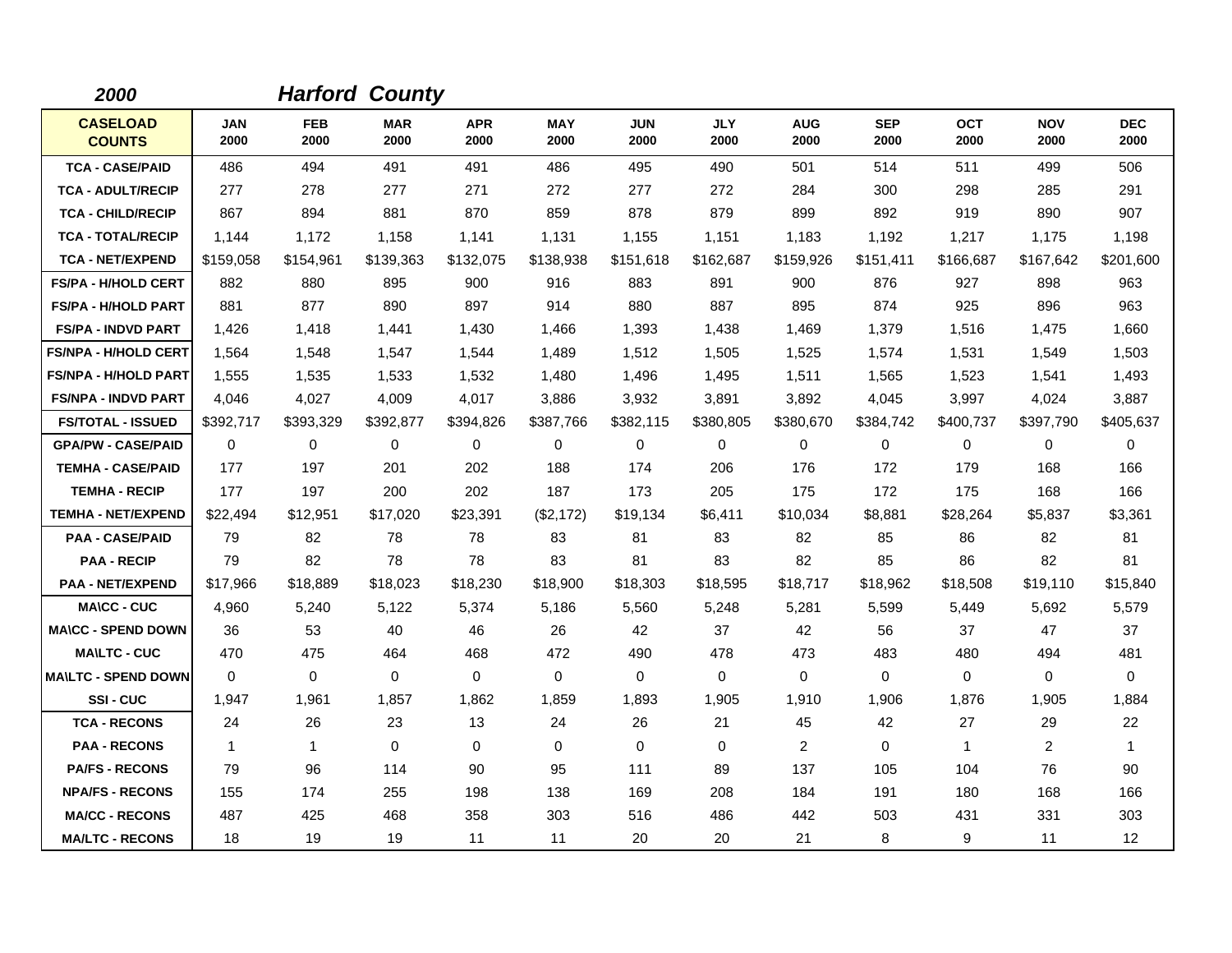| 2001                                   |                    |                    | <b>Harford County</b> |                    |                    |                    |                    |                         |                    |                    |                    |                    |
|----------------------------------------|--------------------|--------------------|-----------------------|--------------------|--------------------|--------------------|--------------------|-------------------------|--------------------|--------------------|--------------------|--------------------|
| <b>APPLICATIONS</b><br><b>ACTIVITY</b> | <b>JAN</b><br>2001 | <b>FEB</b><br>2001 | <b>MAR</b><br>2001    | <b>APR</b><br>2001 | <b>MAY</b><br>2001 | <b>JUN</b><br>2001 | <b>JLY</b><br>2001 | <b>AUG</b><br>2001      | <b>SEP</b><br>2001 | <b>OCT</b><br>2001 | <b>NOV</b><br>2001 | <b>DEC</b><br>2001 |
| <b>TCA - RECD</b>                      | 110                | 88                 | 107                   | 82                 | 89                 | 189                | 108                | 137                     | 110                | 117                | 131                | 80                 |
| <b>TCA - APPRVD</b>                    | 26                 | 51                 | 57                    | 36                 | 40                 | 41                 | 47                 | 62                      | 46                 | 67                 | 61                 | 61                 |
| <b>TCA - N/APPRVD</b>                  | 61                 | 62                 | 65                    | 50                 | 65                 | 142                | 66                 | 81                      | 74                 | 77                 | 90                 | 59                 |
| <b>TCA - CLOSED</b>                    | 51                 | 56                 | 38                    | 39                 | 48                 | 56                 | 56                 | 48                      | 62                 | 60                 | 61                 | 64                 |
| <b>FS/PA - RECD</b>                    | 53                 | 62                 | 52                    | 38                 | 47                 | 64                 | 48                 | 57                      | 50                 | 62                 | 45                 | 49                 |
| <b>FS/PA - APPRVD</b>                  | 51                 | 66                 | 45                    | 40                 | 45                 | 64                 | 45                 | 64                      | 52                 | 61                 | 56                 | 64                 |
| <b>FS/PA - N/APPRVD</b>                | 12                 | 11                 | 11                    | 14                 | $\overline{7}$     | 11                 | $\overline{7}$     | 16                      | 13                 | 16                 | 15                 | 3                  |
| <b>FS/NPA - RECD</b>                   | 368                | 294                | 369                   | 344                | 361                | 328                | 354                | 373                     | 338                | 400                | 378                | 288                |
| <b>FS/NPA - APPRVD</b>                 | 211                | 221                | 271                   | 266                | 287                | 237                | 243                | 253                     | 232                | 291                | 303                | 242                |
| <b>FS/NPA - N/APPRVD</b>               | 171                | 187                | 185                   | 143                | 158                | 188                | 142                | 183                     | 175                | 170                | 188                | 141                |
| <b>TEMHA - RECD</b>                    | 30                 | 39                 | 35                    | 44                 | 30                 | 34                 | 42                 | 48                      | 41                 | 45                 | 51                 | 39                 |
| <b>TEMHA - APPRVD</b>                  | 23                 | 21                 | 19                    | 12                 | 21                 | 16                 | $12 \,$            | 27                      | 14                 | 22                 | 23                 | 24                 |
| <b>TEMHA - N/APPRVD</b>                | 18                 | 21                 | 20                    | 17                 | 30                 | 22                 | 25                 | 40                      | 22                 | 38                 | 31                 | 37                 |
| <b>TEMHA - CLOSED</b>                  | 22                 | 16                 | 27                    | 29                 | 14                 | 19                 | 20                 | 17                      | 16                 | 21                 | 19                 | 20                 |
| <b>PAA - RECD</b>                      | 0                  | 1                  | $\mathbf{1}$          | $\overline{c}$     | $\overline{2}$     | 4                  | 6                  | $\mathbf{1}$            | 2                  | 3                  | 0                  | 4                  |
| <b>PAA - APPRVD</b>                    | -1                 | 1                  | $\overline{2}$        | 2                  | $\overline{c}$     | 3                  | 6                  | 1                       | 1                  | $\mathbf 1$        | 4                  | 3                  |
| <b>PAA - N/APPRVD</b>                  | 0                  | $\mathbf{1}$       | $\mathbf 0$           | 0                  | 0                  | 1                  | $\mathbf{1}$       | $\overline{\mathbf{c}}$ | $\mathbf{1}$       | 0                  | 0                  | 0                  |
| <b>PAA - CLOSED</b>                    | 4                  | 0                  | $\overline{1}$        | 6                  | $\overline{2}$     | 3                  | $\overline{4}$     | 3                       | $\mathbf 1$        | 10                 | 3                  | 3                  |
| <b>MA/CC - RECD</b>                    | 625                | 556                | 703                   | 632                | 655                | 660                | 691                | 698                     | 676                | 830                | 720                | 580                |
| <b>MA/CC - APPRVD</b>                  | 438                | 441                | 519                   | 466                | 511                | 522                | 473                | 532                     | 476                | 635                | 572                | 435                |
| <b>MA/CC - OTO</b>                     | $\overline{1}$     | $\overline{7}$     | $\overline{2}$        | 5                  | 5                  | 5                  | $\mathbf{1}$       | 11                      | 3                  | $\overline{2}$     | 0                  | $\overline{2}$     |
| <b>MA/CC - N/APPRVD</b>                | 271                | 316                | 347                   | 289                | 371                | 322                | 285                | 383                     | 277                | 394                | 371                | 294                |
| <b>MA/LTC - RECD</b>                   | 43                 | 29                 | 34                    | 27                 | 23                 | 35                 | 41                 | 18                      | 24                 | 26                 | 28                 | 21                 |
| <b>MA/LTC - APPRVD</b>                 | 13                 | 31                 | 40                    | 29                 | 13                 | 27                 | 21                 | 26                      | 17                 | 17                 | 18                 | 13                 |
| <b>MA/LTC - OTO</b>                    | $\mathbf 0$        | 0                  | $\mathbf 0$           | $\mathbf 0$        | 0                  | 0                  | $\mathbf 0$        | 0                       | $\mathbf 0$        | 0                  | 0                  | 0                  |
| <b>MA/LTC - N/APPRVD</b>               | 45                 | 59                 | 50                    | 40                 | 36                 | 40                 | 34                 | 56                      | 24                 | 31                 | 27                 | 29                 |
| <b>SSI-RECD</b>                        | 19                 | 29                 | 31                    | 19                 | 26                 | 38                 | 20                 | 20                      | 19                 | 29                 | 23                 | 25                 |
| <b>SSI-APPRVD</b>                      | 28                 | 38                 | 43                    | 23                 | 59                 | 49                 | 51                 | 44                      | 31                 | 41                 | 31                 | 35                 |
| SSI-OTO                                | $\Omega$           | 0                  | 0                     | 0                  | $\mathbf{1}$       | $\Omega$           | $\Omega$           | 0                       | $\Omega$           | $\Omega$           | 0                  | 0                  |
| <b>SSI-N/APPRVD</b>                    | 16                 | 20                 | 23                    | 20                 | 45                 | 28                 | 13                 | 21                      | 19                 | 26                 | 14                 | 30                 |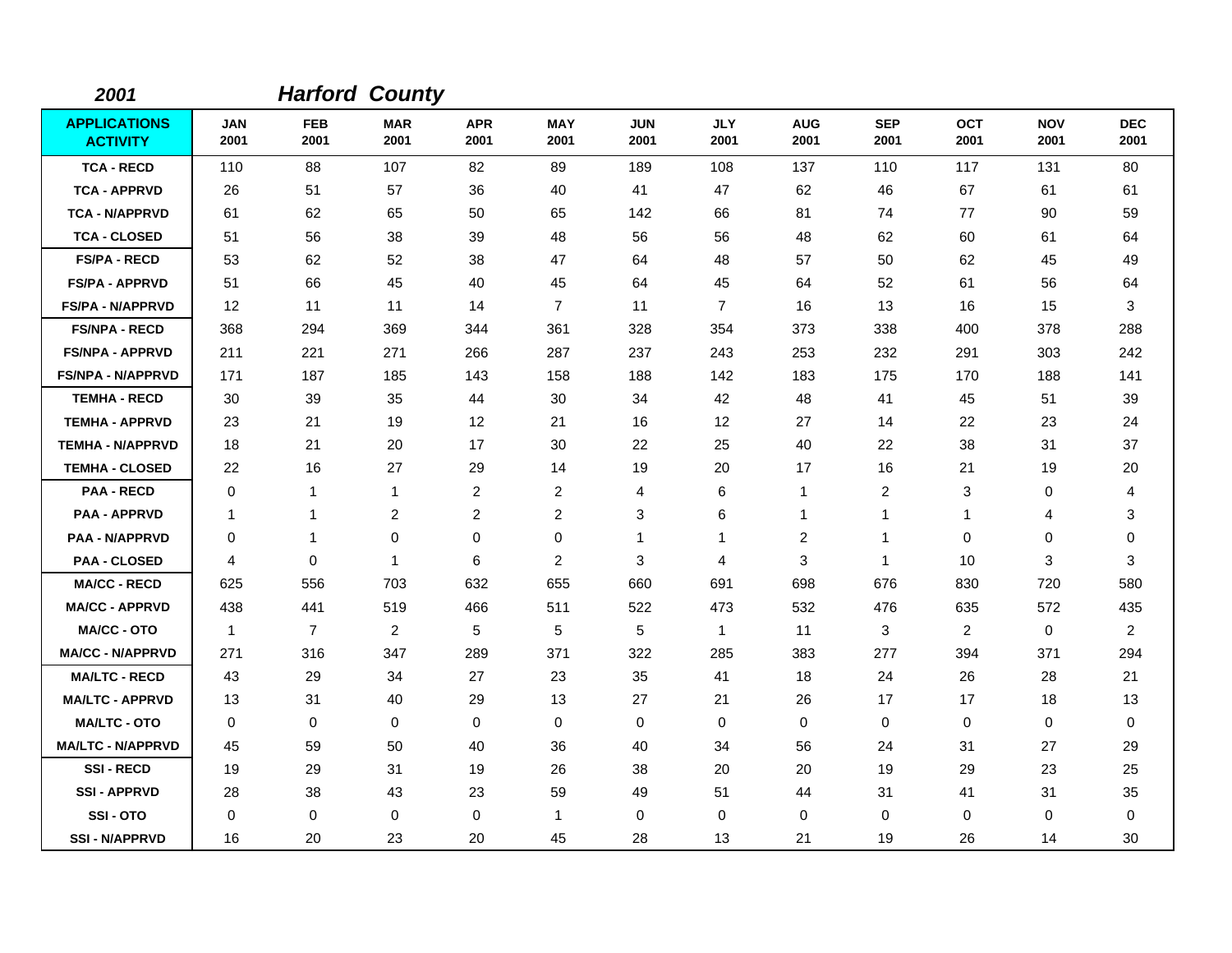| 2001                             |                    |                    | <b>Harford County</b> |                    |                    |                    |                    |                    |                    |                    |                    |                    |
|----------------------------------|--------------------|--------------------|-----------------------|--------------------|--------------------|--------------------|--------------------|--------------------|--------------------|--------------------|--------------------|--------------------|
| <b>CASELOAD</b><br><b>COUNTS</b> | <b>JAN</b><br>2001 | <b>FEB</b><br>2001 | <b>MAR</b><br>2001    | <b>APR</b><br>2001 | <b>MAY</b><br>2001 | <b>JUN</b><br>2001 | <b>JLY</b><br>2001 | <b>AUG</b><br>2001 | <b>SEP</b><br>2001 | <b>OCT</b><br>2001 | <b>NOV</b><br>2001 | <b>DEC</b><br>2001 |
| <b>TCA - CASE/PAID</b>           | 483                | 505                | 532                   | 528                | 527                | 524                | 532                | 575                | 575                | 616                | 615                | 647                |
| <b>TCA - ADULT/RECIP</b>         | 266                | 298                | 316                   | 316                | 312                | 299                | 316                | 356                | 369                | 405                | 397                | 446                |
| <b>TCA - CHILD/RECIP</b>         | 846                | 876                | 923                   | 922                | 908                | 925                | 958                | 1,023              | 1,036              | 1.100              | 1,124              | 1,164              |
| <b>TCA - TOTAL/RECIP</b>         | 1,112              | 1,174              | 1,239                 | 1,238              | 1,220              | 1,224              | 1,274              | 1,379              | 1,405              | 1,505              | 1,521              | 1,610              |
| <b>TCA - NET/EXPEND</b>          | \$155,751          | \$167,173          | \$160,963             | \$154,331          | \$180,154          | \$177,063          | \$209,334          | \$242,450          | \$187,294          | \$215,903          | \$216,123          | \$296,934          |
| <b>FS/PA - H/HOLD CERT</b>       | 958                | 958                | 913                   | 937                | 959                | 1.022              | 1.005              | 1,033              | 1,061              | 1.058              | 1,068              | 1,100              |
| <b>FS/PA - H/HOLD PART</b>       | 956                | 956                | 909                   | 933                | 954                | 1,011              | 1,002              | 1,024              | 1,057              | 1,051              | 1,060              | 1,094              |
| <b>FS/PA - INDVD PART</b>        | 1,611              | 1,585              | 1,473                 | 1,524              | 1,562              | 1,696              | 1.701              | 1,766              | 1,826              | 1,813              | 1,836              | 1,912              |
| <b>FS/NPA - H/HOLD CERT</b>      | 1,494              | 1,495              | 1,593                 | 1,625              | 1,652              | 1,651              | 1,658              | 1,681              | 1,648              | 1,722              | 1,790              | 1,810              |
| <b>FS/NPA - H/HOLD PART</b>      | 1,480              | 1.487              | 1.581                 | 1,612              | 1.628              | 1.635              | 1.643              | 1.667              | 1,632              | 1.702              | 1,774              | 1,795              |
| <b>FS/NPA - INDVD PART</b>       | 3,862              | 3,801              | 4.025                 | 4,157              | 4,176              | 4,279              | 4,379              | 4,468              | 4,386              | 4,565              | 4,753              | 4,793              |
| <b>FS/TOTAL - ISSUED</b>         | \$396,624          | \$399,229          | \$411,729             | \$424,630          | \$423,463          | \$424,921          | \$431,316          | \$449,297          | \$455,138          | \$486,891          | \$501,218          | \$517,883          |
| <b>GPA/PW - CASE/PAID</b>        | 0                  | 0                  | 0                     | 0                  | $\mathbf 0$        | 0                  | 0                  | 0                  | $\mathbf 0$        | 0                  | 0                  | 0                  |
| <b>TEMHA - CASE/PAID</b>         | 160                | 168                | 165                   | 150                | 178                | 152                | 176                | 178                | 179                | 198                | 193                | 210                |
| <b>TEMHA - RECIP</b>             | 160                | 163                | 156                   | 147                | 173                | 149                | 175                | 176                | 177                | 194                | 191                | 208                |
| <b>TEMHA - NET/EXPEND</b>        | \$20,676           | \$5,442            | \$14,806              | \$5,084            | \$17,676           | \$21,531           | \$17,753           | \$12,027           | \$23,548           | \$24,666           | \$43,265           | \$8,982            |
| <b>PAA - CASE/PAID</b>           | 82                 | 80                 | 83                    | 80                 | 79                 | 77                 | 87                 | 80                 | 81                 | 74                 | 80                 | 78                 |
| <b>PAA - RECIP</b>               | 82                 | 80                 | 83                    | 80                 | 79                 | 77                 | 87                 | 80                 | 81                 | 74                 | 80                 | 78                 |
| <b>PAA - NET/EXPEND</b>          | \$21,034           | \$20,794           | \$23,030              | \$23,172           | \$19,980           | \$18,297           | \$21,254           | \$20,588           | \$21,901           | \$16,593           | \$21,739           | \$20,404           |
| <b>MA\CC - CUC</b>               | 5,635              | 5,900              | 5,732                 | 6,051              | 5,839              | 6,139              | 5,899              | 5,961              | 6,261              | 6,128              | 6,469              | 6,213              |
| <b>MA\CC - SPEND DOWN</b>        | 46                 | 54                 | 49                    | 58                 | 50                 | 68                 | 47                 | 43                 | 57                 | 47                 | 56                 | 45                 |
| <b>MAILTC - CUC</b>              | 476                | 481                | 494                   | 504                | 488                | 494                | 491                | 500                | 500                | 488                | 493                | 478                |
| <b>MAILTC - SPEND DOWN</b>       | $\Omega$           | $\mathbf 0$        | $\mathbf 0$           | $\mathbf 0$        | $\mathbf 0$        | $\mathbf 0$        | $\mathbf 0$        | $\mathbf 0$        | $\mathbf 0$        | 0                  | 0                  | 0                  |
| SSI-CUC                          | 1,907              | 1,924              | 1,917                 | 1,919              | 1,925              | 1,951              | 1,987              | 1,997              | 2,014              | 1,986              | 2,003              | 1,988              |
| <b>TCA - RECONS</b>              | 19                 | 18                 | 26                    | 9                  | 16                 | 24                 | 20                 | 32                 | 27                 | 27                 | 17                 | 12                 |
| <b>PAA - RECONS</b>              | 2                  | $\mathbf{1}$       | $\Omega$              | $\Omega$           | $\mathbf 0$        | $\Omega$           | $\mathbf{1}$       | 0                  | $\mathbf{1}$       | $\Omega$           | $\mathbf{1}$       | 1                  |
| <b>PA/FS - RECONS</b>            | 84                 | 77                 | 95                    | 82                 | 107                | 127                | 77                 | 124                | 100                | 131                | 107                | 105                |
| <b>NPA/FS - RECONS</b>           | 164                | 124                | 221                   | 139                | 176                | 192                | 153                | 194                | 163                | 213                | 176                | 190                |
| <b>MA/CC - RECONS</b>            | 389                | 408                | 444                   | 412                | 414                | 467                | 467                | 600                | 512                | 458                | 411                | 387                |
| <b>MA/LTC - RECONS</b>           | 13                 | 24                 | 22                    | 17                 | 9                  | 16                 | 22                 | 16                 | 16                 | 15                 | 11                 | 17                 |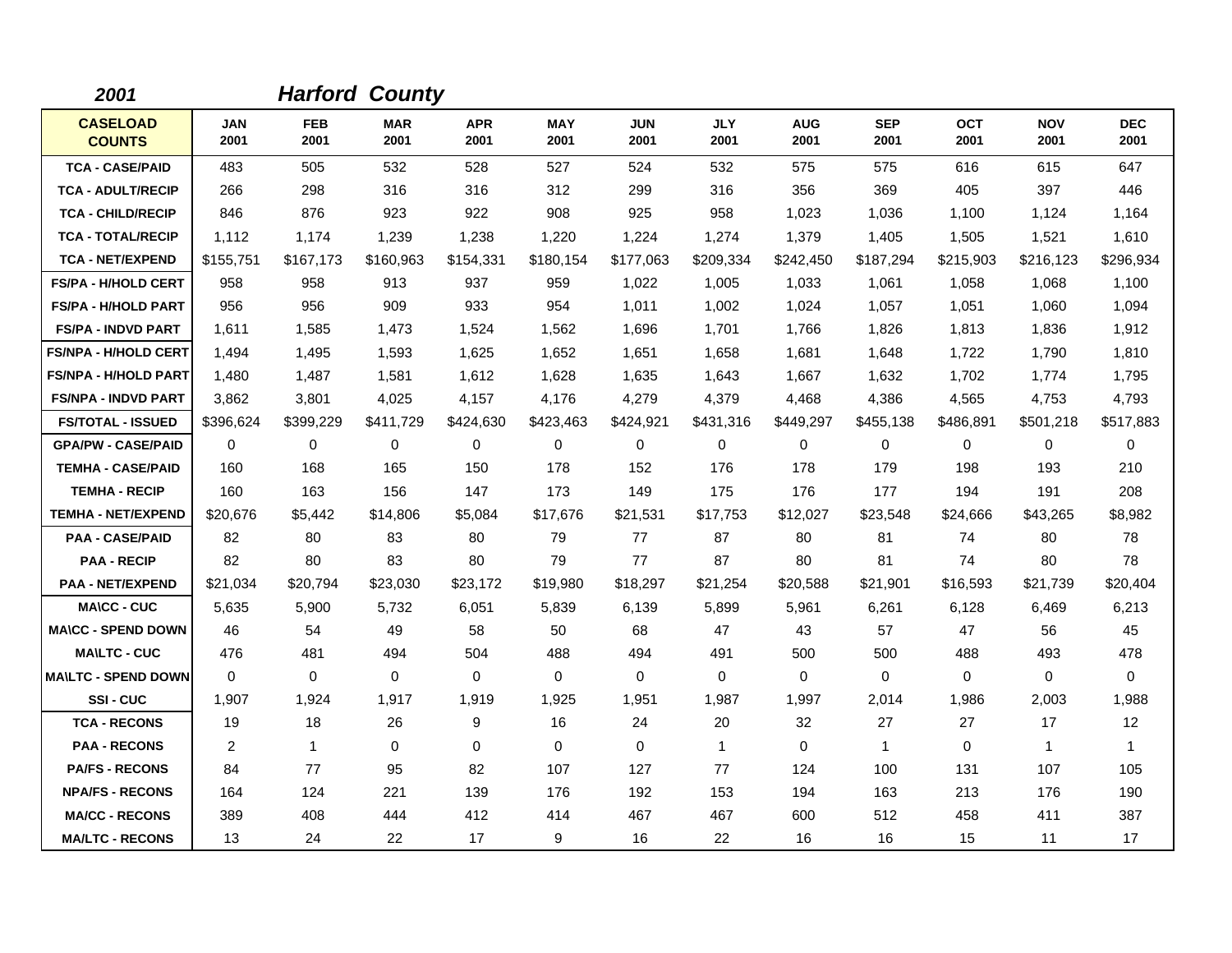| 2002                                   |                    |                    | <b>Harford County</b> |                    |                    |                    |                    |                    |                    |                    |                    |                    |
|----------------------------------------|--------------------|--------------------|-----------------------|--------------------|--------------------|--------------------|--------------------|--------------------|--------------------|--------------------|--------------------|--------------------|
| <b>APPLICATIONS</b><br><b>ACTIVITY</b> | <b>JAN</b><br>2002 | <b>FEB</b><br>2002 | <b>MAR</b><br>2002    | <b>APR</b><br>2002 | <b>MAY</b><br>2002 | <b>JUN</b><br>2002 | <b>JLY</b><br>2002 | <b>AUG</b><br>2002 | <b>SEP</b><br>2002 | <b>OCT</b><br>2002 | <b>NOV</b><br>2002 | <b>DEC</b><br>2002 |
| <b>TCA - RECD</b>                      | 139                | 96                 | 121                   | 113                | 33                 | 127                | 166                | 171                | 155                | 170                | 139                | 140                |
| <b>TCA - APPRVD</b>                    | 64                 | 64                 | 61                    | 51                 | 68                 | 51                 | 65                 | 85                 | 60                 | 93                 | 70                 | 59                 |
| <b>TCA - N/APPRVD</b>                  | 60                 | 79                 | 55                    | 71                 | 91                 | 77                 | 117                | 108                | 100                | 121                | 99                 | 98                 |
| <b>TCA - CLOSED</b>                    | 51                 | 53                 | 59                    | 45                 | 56                 | 64                 | 82                 | 79                 | 63                 | 76                 | 94                 | 63                 |
| <b>FS/PA - RECD</b>                    | 70                 | 72                 | 68                    | 56                 | 66                 | 50                 | 52                 | 57                 | 56                 | 74                 | 81                 | 53                 |
| <b>FS/PA - APPRVD</b>                  | 69                 | 70                 | 74                    | 67                 | 70                 | 48                 | 56                 | 63                 | 62                 | 76                 | 82                 | 49                 |
| <b>FS/PA - N/APPRVD</b>                | 15                 | 10                 | 21                    | 18                 | $\overline{7}$     | 15                 | 8                  | 19                 | 15                 | 14                 | 11                 | 19                 |
| <b>FS/NPA - RECD</b>                   | 420                | 305                | 352                   | 327                | 378                | 366                | 427                | 395                | 351                | 445                | 378                | 366                |
| <b>FS/NPA - APPRVD</b>                 | 316                | 253                | 245                   | 231                | 260                | 229                | 300                | 287                | 243                | 314                | 289                | 241                |
| <b>FS/NPA - N/APPRVD</b>               | 179                | 174                | 156                   | 171                | 185                | 151                | 187                | 159                | 154                | 173                | 162                | 143                |
| <b>TEMHA - RECD</b>                    | 48                 | 41                 | 50                    | 46                 | 53                 | 47                 | 41                 | 54                 | 47                 | 72                 | 82                 | 68                 |
| <b>TEMHA - APPRVD</b>                  | 22                 | 16                 | 16                    | 16                 | 21                 | 17                 | 13                 | 13                 | 12                 | 27                 | 21                 | 18                 |
| <b>TEMHA - N/APPRVD</b>                | 29                 | 31                 | 34                    | 40                 | 36                 | 31                 | 32                 | 41                 | 45                 | 50                 | 56                 | 59                 |
| <b>TEMHA - CLOSED</b>                  | 19                 | 19                 | 24                    | 25                 | 19                 | 15                 | $12 \,$            | 26                 | 19                 | 22                 | 20                 | 24                 |
| <b>PAA - RECD</b>                      | 4                  | 4                  | $\mathbf{1}$          | 3                  | 0                  | $\overline{2}$     | 3                  | 0                  | 4                  | $\mathbf 1$        | 0                  | 4                  |
| <b>PAA - APPRVD</b>                    | 6                  | 6                  | $\mathbf{1}$          | 3                  | $\mathbf{1}$       | $\overline{c}$     | 3                  | 3                  | 1                  | 4                  | $\overline{c}$     | 3                  |
| <b>PAA - N/APPRVD</b>                  | $\Omega$           | $\overline{c}$     | 0                     | 0                  | $\mathbf 0$        | 0                  | 0                  | 0                  | $\mathbf 0$        | 1                  | 1                  | -1                 |
| <b>PAA - CLOSED</b>                    | 3                  | $\overline{7}$     | 3                     | 3                  | $\mathbf{1}$       | 1                  | 5                  | $\mathbf 0$        | $\overline{4}$     | $\overline{7}$     | $\mathbf{1}$       | 4                  |
| <b>MA/CC - RECD</b>                    | 739                | 629                | 789                   | 736                | 813                | 749                | 828                | 870                | 868                | 915                | 808                | 695                |
| <b>MA/CC - APPRVD</b>                  | 555                | 479                | 540                   | 492                | 558                | 420                | 519                | 584                | 557                | 558                | 511                | 435                |
| <b>MA/CC - OTO</b>                     | 5                  | 5                  | $\overline{7}$        | 4                  | 6                  | 12                 | 5                  | 5                  | $\mathbf{1}$       | 6                  | 4                  | 0                  |
| <b>MA/CC - N/APPRVD</b>                | 367                | 350                | 386                   | 359                | 429                | 360                | 448                | 444                | 429                | 490                | 415                | 429                |
| <b>MA/LTC - RECD</b>                   | 39                 | 26                 | 35                    | 35                 | 26                 | 25                 | 37                 | 28                 | 30                 | 25                 | 29                 | 24                 |
| <b>MA/LTC - APPRVD</b>                 | 21                 | 24                 | 34                    | 25                 | 21                 | 20                 | 19                 | 17                 | 21                 | 16                 | 19                 | 9                  |
| <b>MA/LTC - OTO</b>                    | $\mathbf 0$        | 0                  | 0                     | 0                  | 0                  | 0                  | 0                  | 0                  | 0                  | 0                  | 0                  | 0                  |
| <b>MA/LTC - N/APPRVD</b>               | 35                 | 40                 | 38                    | 36                 | 40                 | 30                 | 31                 | 36                 | 32                 | 43                 | 35                 | 34                 |
| <b>SSI-RECD</b>                        | 36                 | 31                 | 26                    | 31                 | 28                 | 22                 | 27                 | 40                 | 36                 | 27                 | 33                 | 56                 |
| <b>SSI - APPRVD</b>                    | 69                 | 46                 | 34                    | 35                 | 48                 | 25                 | 32                 | 46                 | 36                 | 32                 | 40                 | 66                 |
| SSI-OTO                                | $\Omega$           | 0                  | $\mathbf 0$           | $\mathbf 1$        | $\mathbf 0$        | 0                  | $\mathbf 0$        | 0                  | $\mathbf 0$        | 0                  | 1                  | 0                  |
| <b>SSI-N/APPRVD</b>                    | 47                 | 29                 | 20                    | 20                 | 14                 | 6                  | 13                 | 21                 | 15                 | 20                 | 19                 | 41                 |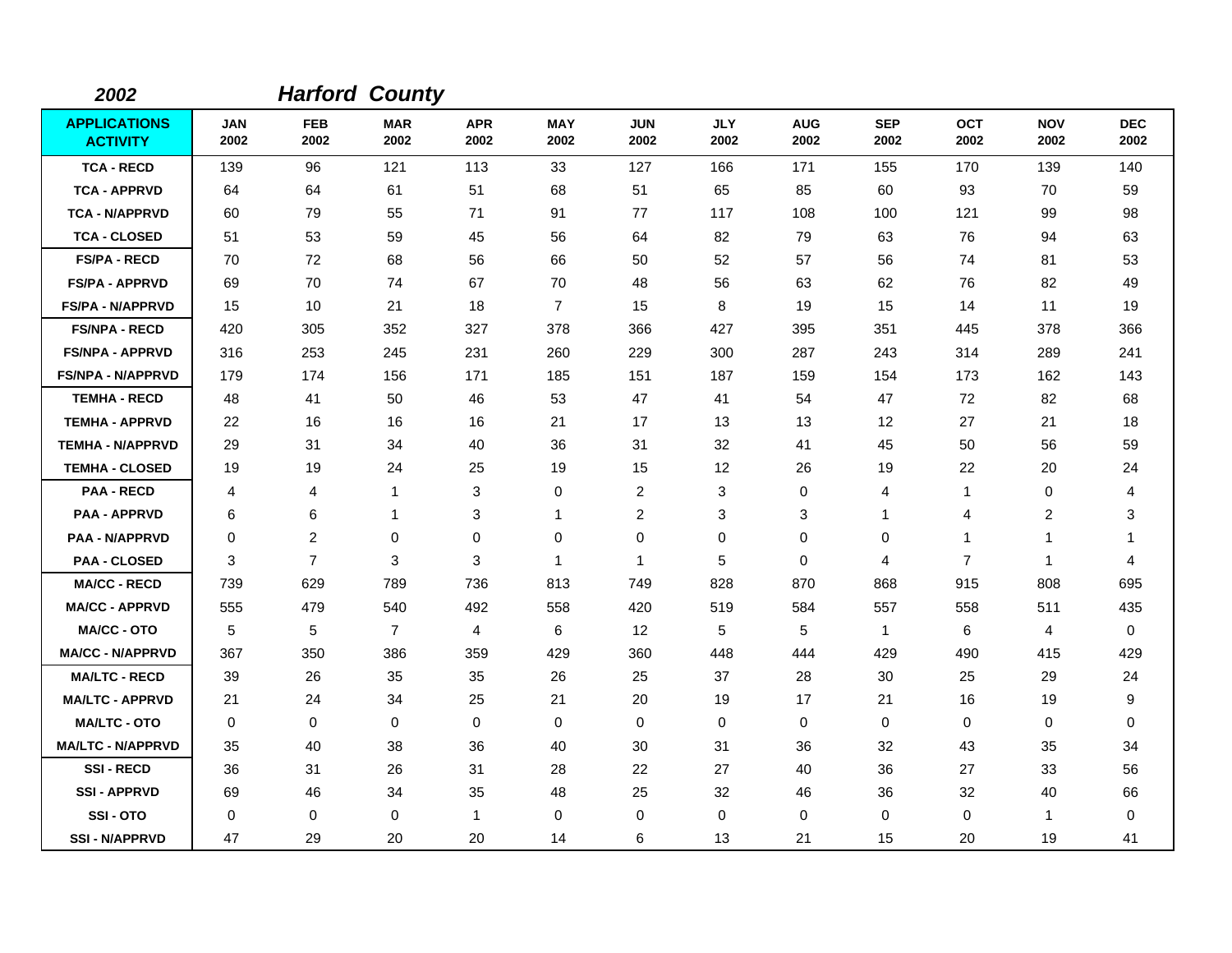| 2002                             |                    |                    | <b>Harford County</b> |                    |                    |                    |                    |                    |                    |                    |                    |                    |
|----------------------------------|--------------------|--------------------|-----------------------|--------------------|--------------------|--------------------|--------------------|--------------------|--------------------|--------------------|--------------------|--------------------|
| <b>CASELOAD</b><br><b>COUNTS</b> | <b>JAN</b><br>2002 | <b>FEB</b><br>2002 | <b>MAR</b><br>2002    | <b>APR</b><br>2002 | <b>MAY</b><br>2002 | <b>JUN</b><br>2002 | <b>JLY</b><br>2002 | <b>AUG</b><br>2002 | <b>SEP</b><br>2002 | <b>OCT</b><br>2002 | <b>NOV</b><br>2002 | <b>DEC</b><br>2002 |
| <b>TCA - CASE/PAID</b>           | 650                | 675                | 673                   | 689                | 725                | 703                | 693                | 718                | 714                | 768                | 749                | 746                |
| <b>TCA - ADULT/RECIP</b>         | 443                | 470                | 470                   | 485                | 512                | 481                | 471                | 506                | 497                | 558                | 536                | 534                |
| <b>TCA - CHILD/RECIP</b>         | 1.164              | 1,217              | 1,192                 | 1,218              | 1,268              | 1,241              | 1,241              | 1,289              | 1,285              | 1,375              | 1,357              | 1,358              |
| <b>TCA - TOTAL/RECIP</b>         | 1,607              | 1,687              | 1,662                 | 1,703              | 1,780              | 1,722              | 1,712              | 1,795              | 1,782              | 1,933              | 1,893              | 1,892              |
| <b>TCA - NET/EXPEND</b>          | \$226,299          | \$237,647          | \$193,783             | \$241,502          | \$251,226          | \$206,530          | \$267,880          | \$262,994          | \$254,657          | \$272,161          | \$266,231          | \$344,836          |
| <b>FS/PA - H/HOLD CERT</b>       | 1,127              | 1,158              | 1,174                 | 1,195              | 1,187              | 1,180              | 1,172              | 1,177              | 1,210              | 1,206              | 1,220              | 1,215              |
| <b>FS/PA - H/HOLD PART</b>       | 1,116              | 1,151              | 1,165                 | 1,187              | 1,182              | 1,173              | 1,167              | 1,172              | 1,205              | 1,196              | 1,215              | 1,212              |
| <b>FS/PA - INDVD PART</b>        | 1,969              | 2,042              | 2,074                 | 2,132              | 2,123              | 2,109              | 2,097              | 2,109              | 2,207              | 2,220              | 2,282              | 2,244              |
| <b>FS/NPA - H/HOLD CERT</b>      | 1,875              | 1,865              | 1,922                 | 1,918              | 1,940              | 1,925              | 2,000              | 2,090              | 2,105              | 2,156              | 2,148              | 2,158              |
| <b>FS/NPA - H/HOLD PART</b>      | 1,854              | 1,848              | 1,901                 | 1,898              | 1,922              | 1,909              | 1,977              | 2,077              | 2,088              | 2,134              | 2,133              | 2,148              |
| <b>FS/NPA - INDVD PART</b>       | 4,909              | 4,902              | 5,037                 | 5,057              | 5,084              | 5,050              | 5,230              | 5,487              | 5,554              | 5,634              | 5,609              | 5,623              |
| <b>FS/TOTAL - ISSUED</b>         | \$517,328          | \$530,664          | \$541.931             | \$547,487          | \$545,212          | \$541,091          | \$556,512          | \$576,720          | \$586,385          | \$621,758          | \$616,895          | \$617,435          |
| <b>GPA/PW - CASE/PAID</b>        | $\Omega$           | 0                  | $\mathbf 0$           | 0                  | 0                  | $\mathbf 0$        | $\mathbf 0$        | 0                  | 0                  | 0                  | $\mathbf 0$        | 0                  |
| <b>TEMHA - CASE/PAID</b>         | 202                | 203                | 200                   | 200                | 192                | 190                | 211                | 187                | 184                | 200                | 198                | 195                |
| <b>TEMHA - RECIP</b>             | 197                | 194                | 193                   | 193                | 191                | 190                | 209                | 187                | 184                | 197                | 198                | 195                |
| <b>TEMHA - NET/EXPEND</b>        | \$36,397           | \$18,227           | \$20,040              | \$33,834           | \$70,541           | \$33,839           | \$23,993           | \$31,073           | \$28,073           | \$25,621           | \$22,221           | \$22,437           |
| <b>PAA - CASE/PAID</b>           | 83                 | 79                 | 78                    | 79                 | 78                 | 83                 | 79                 | 83                 | 77                 | 79                 | 78                 | 81                 |
| <b>PAA - RECIP</b>               | 83                 | 79                 | 78                    | 79                 | 78                 | 83                 | 79                 | 83                 | 77                 | 79                 | 78                 | 81                 |
| <b>PAA - NET/EXPEND</b>          | \$20,100           | \$19,079           | \$20,704              | \$20,478           | \$19,821           | \$21,154           | \$20,094           | \$20,546           | \$20,388           | \$19,121           | \$19,272           | \$18,656           |
| <b>MA\CC - CUC</b>               | 6,217              | 6,530              | 6,267                 | 6,598              | 6,408              | 6,732              | 6,480              | 6,545              | 6,920              | 6,619              | 7,035              | 6,718              |
| <b>MA\CC - SPEND DOWN</b>        | 53                 | 65                 | 53                    | 65                 | 52                 | 65                 | 52                 | 54                 | 79                 | 63                 | 78                 | 57                 |
| <b>MA\LTC - CUC</b>              | 476                | 478                | 480                   | 484                | 481                | 472                | 454                | 452                | 461                | 459                | 455                | 435                |
| <b>MA\LTC - SPEND DOWN</b>       | $\mathbf 0$        | 0                  | $\mathbf 0$           | $\mathbf 0$        | $\mathbf 0$        | $\mathbf 0$        | $\mathbf 0$        | $\mathbf 0$        | 0                  | 0                  | 0                  | 0                  |
| SSI-CUC                          | 2,017              | 2,046              | 2,022                 | 2,036              | 2,036              | 2,040              | 2,006              | 1,994              | 2,030              | 1,993              | 2,017              | 2,013              |
| <b>TCA - RECONS</b>              | 41                 | 32                 | 27                    | 22                 | 31                 | 37                 | 29                 | 46                 | 18                 | 38                 | 16                 | 24                 |
| <b>PAA - RECONS</b>              | 2                  | $\mathbf{1}$       | $\Omega$              | $\mathbf{1}$       | $\mathbf 0$        | $\mathbf{1}$       | 2                  | $\Omega$           | $\Omega$           | 1                  | 2                  | 1                  |
| <b>PA/FS - RECONS</b>            | 110                | 105                | 121                   | 114                | 134                | 114                | 101                | 106                | 117                | 144                | 90                 | 99                 |
| <b>NPA/FS - RECONS</b>           | 172                | 149                | 198                   | 201                | 198                | 140                | 150                | 177                | 132                | 196                | 210                | 158                |
| <b>MA/CC - RECONS</b>            | 457                | 499                | 514                   | 517                | 541                | 458                | 561                | 650                | 647                | 531                | 432                | 474                |
| <b>MA/LTC - RECONS</b>           | $\overline{7}$     | 28                 | 18                    | 15                 | 14                 | 19                 | 15                 | 20                 | 19                 | 11                 | 14                 | 17                 |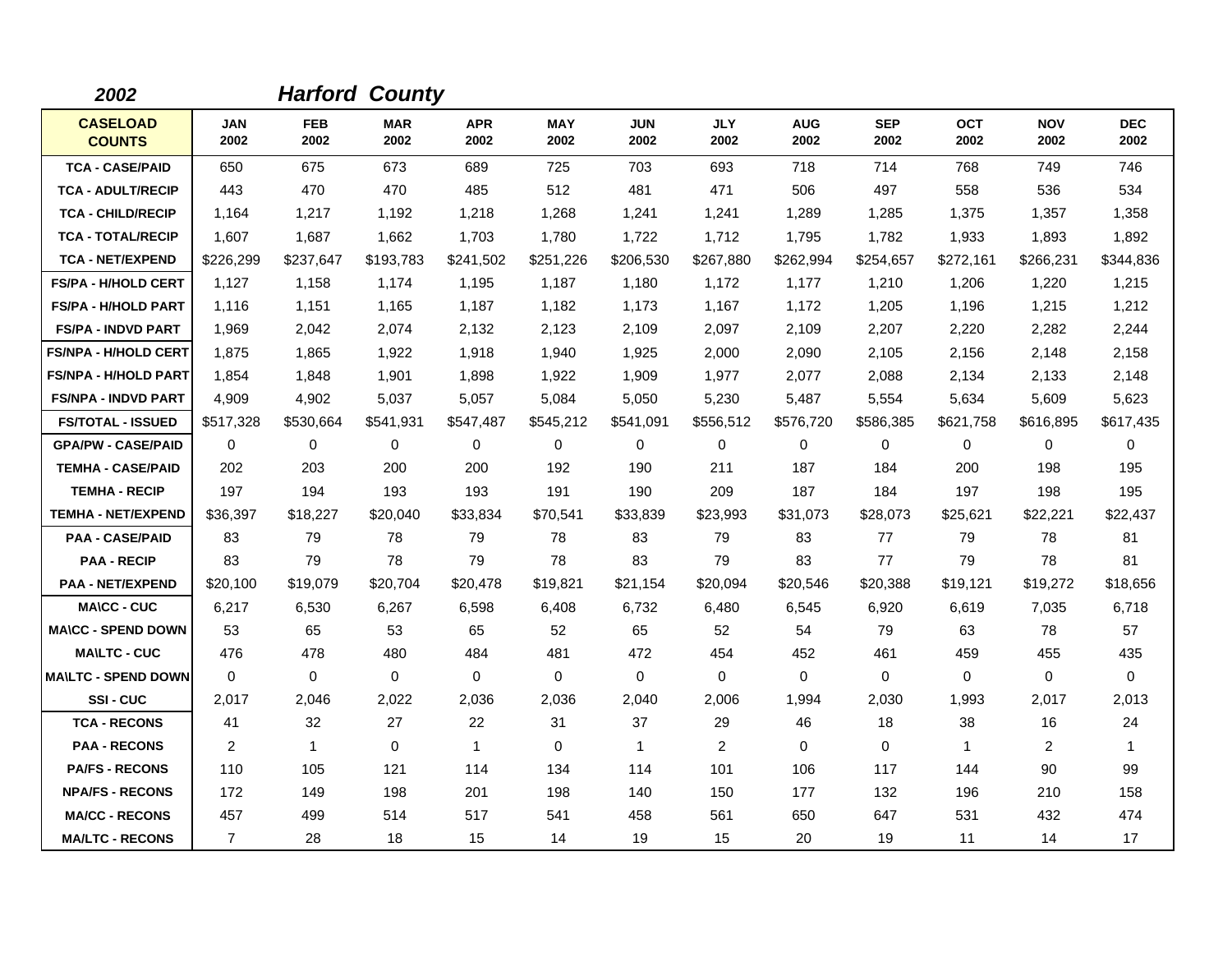| 2003                                   |                    |                    | <b>Harford County</b> |                    |                    |                    |                    |                    |                    |                    |                    |                    |
|----------------------------------------|--------------------|--------------------|-----------------------|--------------------|--------------------|--------------------|--------------------|--------------------|--------------------|--------------------|--------------------|--------------------|
| <b>APPLICATIONS</b><br><b>ACTIVITY</b> | <b>JAN</b><br>2003 | <b>FEB</b><br>2003 | <b>MAR</b><br>2003    | <b>APR</b><br>2003 | <b>MAY</b><br>2003 | <b>JUN</b><br>2003 | <b>JLY</b><br>2003 | <b>AUG</b><br>2003 | <b>SEP</b><br>2003 | <b>OCT</b><br>2003 | <b>NOV</b><br>2003 | <b>DEC</b><br>2003 |
| <b>TCA - RECD</b>                      | 174                | 103                | 159                   | 162                | 181                | 148                | 167                | 182                | 194                | 195                | 158                | 150                |
| <b>TCA - APPRVD</b>                    | 58                 | 60                 | 46                    | 77                 | 56                 | 78                 | 76                 | 90                 | 57                 | 104                | 70                 | 96                 |
| <b>TCA - N/APPRVD</b>                  | 109                | 98                 | 79                    | 111                | 110                | 112                | 129                | 103                | 106                | 145                | 128                | 112                |
| <b>TCA - CLOSED</b>                    | 70                 | 60                 | 78                    | 85                 | 76                 | 65                 | 64                 | 71                 | 84                 | 89                 | 81                 | 78                 |
| <b>FS/PA - RECD</b>                    | 78                 | 52                 | 49                    | 51                 | 37                 | 38                 | 44                 | 55                 | 32                 | 52                 | 43                 | 45                 |
| <b>FS/PA - APPRVD</b>                  | 69                 | 52                 | 38                    | 51                 | 41                 | 39                 | 40                 | 52                 | 35                 | 58                 | 49                 | 44                 |
| <b>FS/PA - N/APPRVD</b>                | 16                 | 20                 | 16                    | 8                  | 9                  | 10                 | 16                 | 23                 | 9                  | 18                 | 11                 | 15                 |
| <b>FS/NPA - RECD</b>                   | 471                | 348                | 405                   | 353                | 430                | 334                | 416                | 368                | 403                | 527                | 374                | 361                |
| <b>FS/NPA - APPRVD</b>                 | 304                | 254                | 283                   | 264                | 294                | 230                | 278                | 268                | 245                | 330                | 257                | 278                |
| <b>FS/NPA - N/APPRVD</b>               | 195                | 174                | 147                   | 142                | 167                | 130                | 163                | 183                | 144                | 237                | 175                | 157                |
| <b>TEMHA - RECD</b>                    | 106                | 61                 | 68                    | 10                 | 85                 | 61                 | 101                | 63                 | 64                 | 85                 | 69                 | 88                 |
| <b>TEMHA - APPRVD</b>                  | 26                 | 12                 | 14                    | 8                  | 19                 | 28                 | 22                 | 21                 | 15                 | 18                 | 17                 | 20                 |
| <b>TEMHA - N/APPRVD</b>                | 71                 | 67                 | 61                    | 4                  | 86                 | 59                 | 69                 | 61                 | 60                 | 67                 | 55                 | 73                 |
| <b>TEMHA - CLOSED</b>                  | 22                 | 20                 | 21                    | 6                  | 25                 | 23                 | 26                 | 27                 | 31                 | 27                 | 29                 | 17                 |
| <b>PAA - RECD</b>                      | 2                  | $\mathbf{1}$       | $\overline{c}$        | 3                  | $\mathbf 0$        | 1                  | $\mathbf{1}$       | $\mathbf{1}$       | 3                  | 3                  | 1                  | $\mathbf 1$        |
| <b>PAA - APPRVD</b>                    | 5                  | 1                  | 4                     | 1                  | $\mathbf{1}$       | 1                  | 1                  | 0                  | 3                  | 4                  | 1                  | $\overline{2}$     |
| <b>PAA - N/APPRVD</b>                  | $\Omega$           | 0                  | 0                     | $\mathbf 0$        | $\overline{c}$     | 1                  | $\overline{c}$     | $\mathbf{1}$       | 0                  | 1                  | 0                  | 0                  |
| <b>PAA - CLOSED</b>                    | 4                  | 4                  | 3                     | 3                  | 3                  | 3                  | $\mathbf 0$        | $\mathbf 0$        | $\mathbf 1$        | 6                  | 3                  | 3                  |
| <b>MA/CC - RECD</b>                    | 896                | 650                | 839                   | 830                | 805                | 784                | 807                | 551                | 851                | 942                | 731                | 716                |
| <b>MA/CC - APPRVD</b>                  | 562                | 404                | 498                   | 578                | 530                | 463                | 488                | 390                | 497                | 649                | 484                | 456                |
| <b>MA/CC - OTO</b>                     | 4                  | 3                  | 3                     | 4                  | 5                  | 8                  | 5                  | 3                  | $\mathbf 0$        | 4                  | 5                  | $\overline{2}$     |
| <b>MA/CC - N/APPRVD</b>                | 461                | 369                | 405                   | 493                | 501                | 425                | 478                | 256                | 383                | 513                | 370                | 432                |
| <b>MA/LTC - RECD</b>                   | 35                 | 29                 | 38                    | 34                 | 42                 | 28                 | 42                 | $\overline{7}$     | 45                 | 38                 | 31                 | 30                 |
| <b>MA/LTC - APPRVD</b>                 | 24                 | 23                 | 22                    | 24                 | 29                 | 27                 | 29                 | 20                 | 23                 | 44                 | 27                 | 21                 |
| <b>MA/LTC - OTO</b>                    | $\mathbf 0$        | 0                  | $\mathbf 0$           | 0                  | 0                  | $\pmb{0}$          | 0                  | 0                  | $\mathbf 0$        | 0                  | 0                  | 0                  |
| <b>MA/LTC - N/APPRVD</b>               | 40                 | 45                 | 50                    | 54                 | 57                 | 62                 | 48                 | 14                 | 48                 | 71                 | 45                 | 42                 |
| <b>SSI-RECD</b>                        | 37                 | 21                 | 17                    | 21                 | 53                 | 47                 | 26                 | 25                 | 37                 | 31                 | 19                 | 26                 |
| <b>SSI - APPRVD</b>                    | 39                 | 24                 | 36                    | 34                 | 55                 | 51                 | 44                 | 38                 | 41                 | 42                 | 23                 | 36                 |
| SSI-OTO                                | $\Omega$           | 0                  | $\mathbf{1}$          | 0                  | $\mathbf 0$        | 0                  | $\mathbf 0$        | 0                  | $\mathbf 0$        | 0                  | 0                  | 0                  |
| <b>SSI-N/APPRVD</b>                    | 20                 | 14                 | 16                    | 25                 | 31                 | 13                 | 22                 | 14                 | 18                 | 24                 | 6                  | 20                 |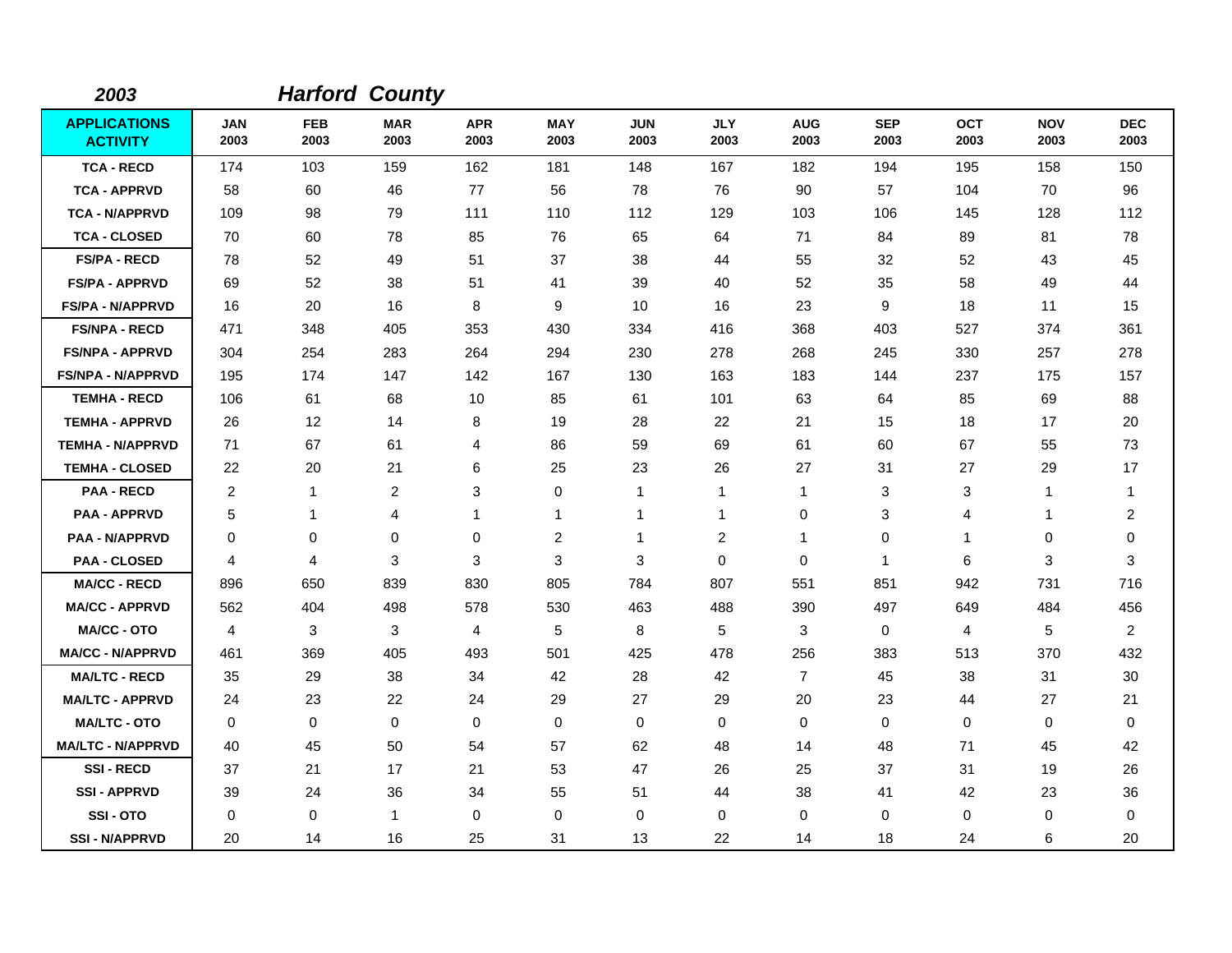| 2003                             |                    |                    | <b>Harford County</b> |                    |                    |                    |                    |                    |                    |                    |                    |                    |
|----------------------------------|--------------------|--------------------|-----------------------|--------------------|--------------------|--------------------|--------------------|--------------------|--------------------|--------------------|--------------------|--------------------|
| <b>CASELOAD</b><br><b>COUNTS</b> | <b>JAN</b><br>2003 | <b>FEB</b><br>2003 | <b>MAR</b><br>2003    | <b>APR</b><br>2003 | <b>MAY</b><br>2003 | <b>JUN</b><br>2003 | <b>JLY</b><br>2003 | <b>AUG</b><br>2003 | <b>SEP</b><br>2003 | <b>OCT</b><br>2003 | <b>NOV</b><br>2003 | <b>DEC</b><br>2003 |
| <b>TCA - CASE/PAID</b>           | 744                | 753                | 711                   | 735                | 730                | 756                | 770                | 798                | 767                | 809                | 789                | 846                |
| <b>TCA - ADULT/RECIP</b>         | 534                | 546                | 505                   | 527                | 521                | 547                | 566                | 588                | 555                | 596                | 572                | 639                |
| <b>TCA - CHILD/RECIP</b>         | 1,334              | 1,331              | 1,260                 | 1,314              | 1,331              | 1,411              | 1,404              | 1,434              | 1,368              | 1,464              | 1,429              | 1,516              |
| <b>TCA - TOTAL/RECIP</b>         | 1,868              | 1,877              | 1,765                 | 1,841              | 1,852              | 1,958              | 1,970              | 2,022              | 1,923              | 2,060              | 2,001              | 2,155              |
| <b>TCA - NET/EXPEND</b>          | \$264,688          | \$254,985          | \$239,775             | \$249,546          | \$257,341          | \$242,246          | \$303,804          | \$283,483          | \$273,779          | \$287,001          | \$283,462          | \$308,813          |
| <b>FS/PA - H/HOLD CERT</b>       | 1,220              | 1,222              | 1,202                 | 1,201              | 1,218              | 1,241              | 1,270              | 1,288              | 1,278              | 1,283              | 1,308              | 1,312              |
| <b>FS/PA - H/HOLD PART</b>       | 1,216              | 1,219              | 1,196                 | 1,197              | 1,212              | 1,237              | 1,265              | 1,285              | 1,276              | 1,273              | 1,306              | 1,311              |
| <b>FS/PA - INDVD PART</b>        | 2,272              | 2,260              | 2,196                 | 2,210              | 2,267              | 2,322              | 2,419              | 2,458              | 2,427              | 2,421              | 2,534              | 2,528              |
| <b>FS/NPA - H/HOLD CERT</b>      | 2,190              | 2.191              | 2.242                 | 2,236              | 2,237              | 2,201              | 2,206              | 2,252              | 2,244              | 2,324              | 2,275              | 2,322              |
| <b>FS/NPA - H/HOLD PART</b>      | 2,164              | 2,175              | 2,224                 | 2,219              | 2,217              | 2,188              | 2,186              | 2,233              | 2,218              | 2,298              | 2,262              | 2,301              |
| <b>FS/NPA - INDVD PART</b>       | 5,645              | 5,683              | 5,790                 | 5,780              | 5,769              | 5,729              | 5,744              | 5,873              | 5,829              | 6,036              | 5,906              | 6,149              |
| <b>FS/TOTAL - ISSUED</b>         | \$612,080          | \$632,992          | \$638,105             | \$642,714          | \$652,056          | \$655,224          | \$660,493          | \$674,819          | \$673,506          | \$696,895          | \$695,931          | \$704,178          |
| <b>GPA/PW - CASE/PAID</b>        | $\Omega$           | 0                  | $\Omega$              | 0                  | 0                  | $\Omega$           | $\mathbf 0$        | 0                  | $\Omega$           | $\Omega$           | $\mathbf 0$        | 0                  |
| <b>TEMHA - CASE/PAID</b>         | 210                | 203                | 196                   | 212                | 208                | 193                | 247                | 218                | 205                | 194                | 199                | 204                |
| <b>TEMHA - RECIP</b>             | 209                | 202                | 193                   | 211                | 207                | 192                | 246                | 218                | 205                | 192                | 198                | 203                |
| <b>TEMHA - NET/EXPEND</b>        | \$31,570           | \$33,311           | \$10,371              | \$19,384           | \$27,122           | \$31,058           | \$24,370           | \$24,018           | \$20,746           | \$31,290           | \$28,473           | \$27,356           |
| <b>PAA - CASE/PAID</b>           | 83                 | 81                 | 83                    | 78                 | 78                 | 76                 | 77                 | 77                 | 80                 | 77                 | 77                 | 75                 |
| <b>PAA - RECIP</b>               | 83                 | 81                 | 83                    | 78                 | 78                 | 76                 | 77                 | 77                 | 80                 | 77                 | 77                 | 75                 |
| <b>PAA - NET/EXPEND</b>          | \$20,546           | \$21,135           | \$20,429              | \$18,135           | \$21,039           | \$19,613           | \$19,671           | \$19,614           | \$19,697           | \$18,611           | \$18,688           | \$18,843           |
| <b>MA\CC - CUC</b>               | 6.904              | 7,098              | 6,902                 | 7,298              | 7,058              | 7,243              | 6,973              | 7,028              | 7,575              | 7,715              | 8,014              | 7,638              |
| <b>MA\CC - SPEND DOWN</b>        | 49                 | 67                 | 58                    | 75                 | 46                 | 66                 | 53                 | 53                 | 65                 | 64                 | 86                 | 58                 |
| <b>MA\LTC - CUC</b>              | 435                | 440                | 438                   | 440                | 431                | 434                | 435                | 436                | 436                | 458                | 464                | 457                |
| <b>MA\LTC - SPEND DOWN</b>       | $\Omega$           | 0                  | $\mathbf 0$           | 0                  | $\mathbf 0$        | $\mathbf 0$        | $\mathbf 0$        | 0                  | 0                  | 0                  | 0                  | 0                  |
| SSI-CUC                          | 2,053              | 2,063              | 2,076                 | 2,078              | 2,031              | 2,092              | 2,100              | 2,129              | 2,163              | 2,174              | 2,185              | 2,183              |
| <b>TCA - RECONS</b>              | 37                 | 32                 | 28                    | 45                 | 15                 | 25                 | 31                 | 36                 | 28                 | 30                 | 15                 | 28                 |
| <b>PAA - RECONS</b>              | $\mathbf{1}$       | $\Omega$           | $\Omega$              | $\overline{2}$     | 0                  | 1                  | $\overline{2}$     | $\Omega$           | 2                  | $\mathbf{1}$       | $\mathbf{1}$       | $\overline{2}$     |
| <b>PA/FS - RECONS</b>            | 123                | 105                | 145                   | 136                | 105                | 104                | 113                | 134                | 96                 | 155                | 119                | 140                |
| <b>NPA/FS - RECONS</b>           | 219                | 162                | 199                   | 192                | 200                | 178                | 152                | 178                | 155                | 214                | 150                | 199                |
| <b>MA/CC - RECONS</b>            | 576                | 564                | 558                   | 664                | 545                | 564                | 661                | 777                | 585                | 686                | 464                | 547                |
| <b>MA/LTC - RECONS</b>           | 23                 | 25                 | 13                    | 22                 | 11                 | 24                 | 18                 | 19                 | 15                 | 20                 | 9                  | 11                 |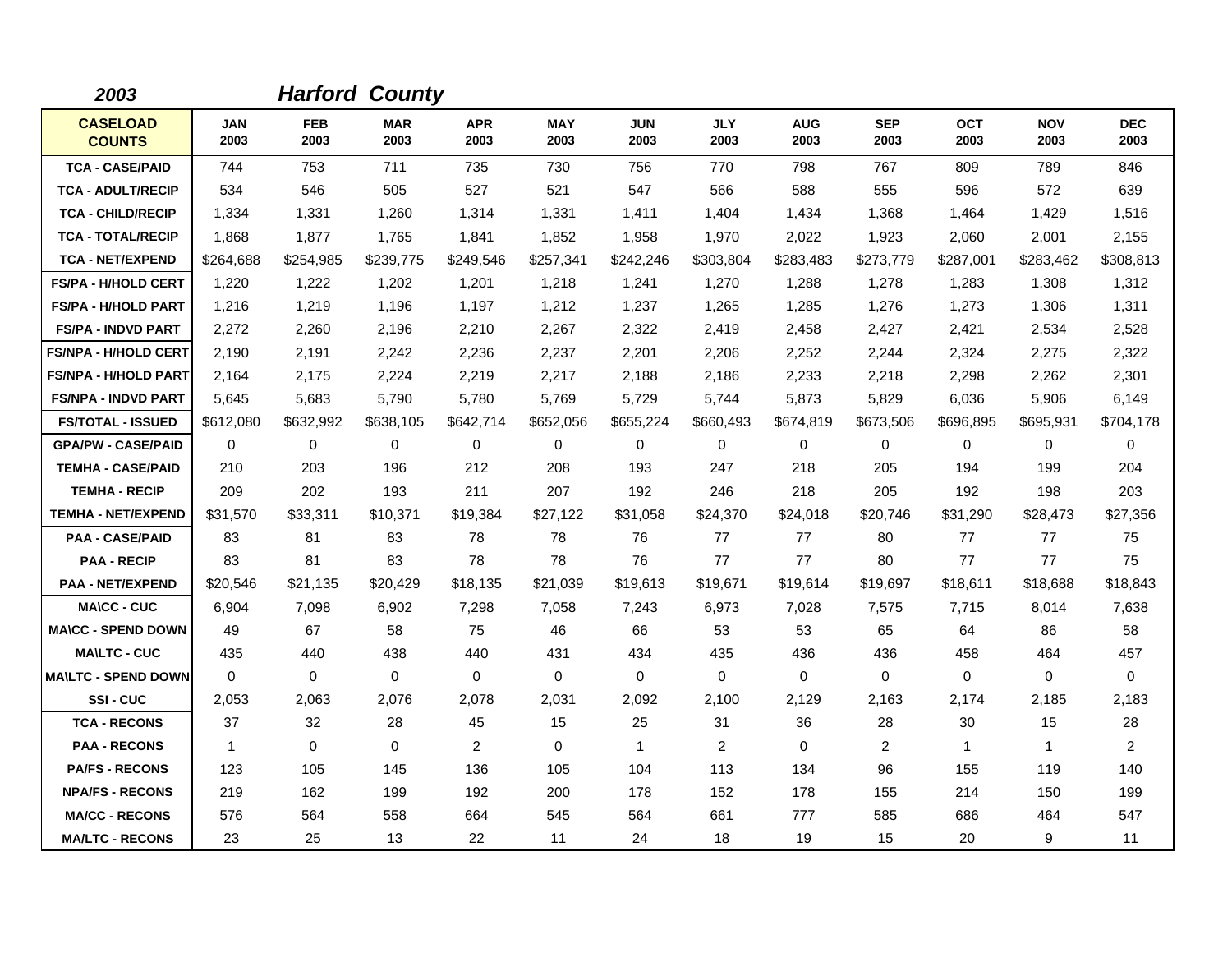| 2004                                   |                    | <b>Harford</b>     | <b>County</b>      |                    |                    |                    |                    |                    |                    |                    |                    |                    |
|----------------------------------------|--------------------|--------------------|--------------------|--------------------|--------------------|--------------------|--------------------|--------------------|--------------------|--------------------|--------------------|--------------------|
| <b>APPLICATIONS</b><br><b>ACTIVITY</b> | <b>JAN</b><br>2004 | <b>FEB</b><br>2004 | <b>MAR</b><br>2004 | <b>APR</b><br>2004 | <b>MAY</b><br>2004 | <b>JUN</b><br>2004 | <b>JLY</b><br>2004 | <b>AUG</b><br>2004 | <b>SEP</b><br>2004 | <b>OCT</b><br>2004 | <b>NOV</b><br>2004 | <b>DEC</b><br>2004 |
| <b>TCA - RECD</b>                      | 140                | 125                | 177                | 150                | 144                | 159                | 177                | 189                | 185                | 182                | 173                | 160                |
| <b>TCA - APPRVD</b>                    | 58                 | 63                 | 75                 | 67                 | 71                 | 43                 | 50                 | 59                 | 92                 | 83                 | 62                 | 80                 |
| <b>TCA - N/APPRVD</b>                  | 71                 | 104                | 93                 | 111                | 93                 | 115                | 139                | 118                | 134                | 119                | 123                | 134                |
| <b>TCA - CLOSED</b>                    | 69                 | 75                 | 89                 | 88                 | 88                 | 84                 | 102                | 90                 | 101                | 71                 | 92                 | 69                 |
| <b>FS/PA - RECD</b>                    | 34                 | 35                 | 40                 | 45                 | 37                 | 41                 | 38                 | 35                 | 29                 | 41                 | 47                 | 35                 |
| <b>FS/PA - APPRVD</b>                  | 33                 | 35                 | 36                 | 36                 | 41                 | 30                 | 30                 | 28                 | 28                 | 36                 | 39                 | 29                 |
| <b>FS/PA - N/APPRVD</b>                | 6                  | 10                 | 3                  | 12                 | 9                  | 9                  | 11                 | 12                 | 11                 | 10                 | 9                  | 15                 |
| <b>FS/NPA - RECD</b>                   | 414                | 323                | 366                | 366                | 339                | 378                | 373                | 374                | 413                | 372                | 372                | 379                |
| <b>FS/NPA - APPRVD</b>                 | 283                | 273                | 236                | 256                | 222                | 270                | 248                | 236                | 272                | 293                | 249                | 282                |
| <b>FS/NPA - N/APPRVD</b>               | 138                | 157                | 110                | 165                | 132                | 165                | 168                | 168                | 176                | 188                | 148                | 154                |
| <b>TEMHA - RECD</b>                    | 99                 | 81                 | 82                 | 91                 | 101                | 96                 | 77                 | 97                 | 93                 | 87                 | 89                 | 66                 |
| <b>TEMHA - APPRVD</b>                  | 16                 | 11                 | 9                  | 24                 | 23                 | 17                 | 16                 | 19                 | 19                 | 19                 | 19                 | 26                 |
| <b>TEMHA - N/APPRVD</b>                | 86                 | 99                 | 73                 | 55                 | 72                 | 87                 | 85                 | 70                 | 81                 | 98                 | 74                 | 58                 |
| <b>TEMHA - CLOSED</b>                  | 20                 | 19                 | 23                 | 16                 | 33                 | 18                 | 24                 | 23                 | 19                 | 16                 | 26                 | 21                 |
| <b>PAA - RECD</b>                      | -1                 | 2                  | 1                  | 4                  | $\overline{2}$     | 2                  | 3                  | 1                  | 5                  | 1                  | 1                  | -1                 |
| <b>PAA - APPRVD</b>                    | 2                  | 1                  | 5                  | 3                  | 4                  | 0                  | $\overline{c}$     | 6                  | 1                  | 2                  | 2                  | 3                  |
| <b>PAA - N/APPRVD</b>                  | $\mathbf 0$        | 0                  | $\overline{c}$     | 1                  | 0                  | 1                  | $\overline{c}$     | 3                  | $\overline{c}$     | 1                  | 1                  | 0                  |
| <b>PAA - CLOSED</b>                    | $\mathbf{1}$       | $\mathbf 1$        | $\mathbf{1}$       | $\overline{7}$     | 4                  | $\mathbf{1}$       | 3                  | 5                  | 1                  | $\mathbf{1}$       | 5                  | $\mathbf 1$        |
| <b>MA/CC - RECD</b>                    | 786                | 820                | 950                | 906                | 856                | 787                | 904                | 897                | 1,010              | 855                | 829                | 807                |
| <b>MA/CC - APPRVD</b>                  | 449                | 532                | 607                | 618                | 484                | 468                | 553                | 532                | 611                | 558                | 505                | 532                |
| <b>MA/CC - OTO</b>                     | 4                  | 0                  | 3                  | $\overline{7}$     | 6                  | $\overline{c}$     | 6                  | 0                  | $\overline{7}$     | $\mathbf 0$        | 3                  | 5                  |
| <b>MA/CC - N/APPRVD</b>                | 371                | 440                | 438                | 461                | 418                | 431                | 425                | 446                | 465                | 475                | 415                | 430                |
| <b>MA/LTC - RECD</b>                   | 29                 | 41                 | 50                 | 38                 | 34                 | 34                 | 41                 | 47                 | 39                 | 31                 | 34                 | 33                 |
| <b>MA/LTC - APPRVD</b>                 | 34                 | 22                 | 33                 | 39                 | 29                 | 31                 | 22                 | 36                 | 43                 | 35                 | 29                 | 25                 |
| <b>MA/LTC - OTO</b>                    | $\mathbf 0$        | 0                  | 0                  | 0                  | 0                  | 0                  | 0                  | 0                  | $\mathbf 0$        | 0                  | 0                  | 0                  |
| <b>MA/LTC - N/APPRVD</b>               | 48                 | 40                 | 48                 | 59                 | 47                 | 44                 | 52                 | 62                 | 60                 | 53                 | 44                 | 50                 |
| <b>SSI-RECD</b>                        | 27                 | 29                 | 35                 | 55                 | 25                 | 22                 | 28                 | 18                 | 12                 | 19                 | 25                 | 20                 |
| <b>SSI-APPRVD</b>                      | 26                 | 34                 | 36                 | 59                 | 36                 | 28                 | 34                 | 24                 | 25                 | 30                 | 30                 | 26                 |
| SSI-OTO                                | 0                  | 0                  | $\mathbf 0$        | 0                  | $\mathbf{1}$       | 0                  | 0                  | 0                  | 0                  | 0                  | 0                  | -1                 |
| <b>SSI-N/APPRVD</b>                    | 18                 | 11                 | 23                 | 41                 | 18                 | 16                 | 17                 | 14                 | 9                  | 11                 | 13                 | 12                 |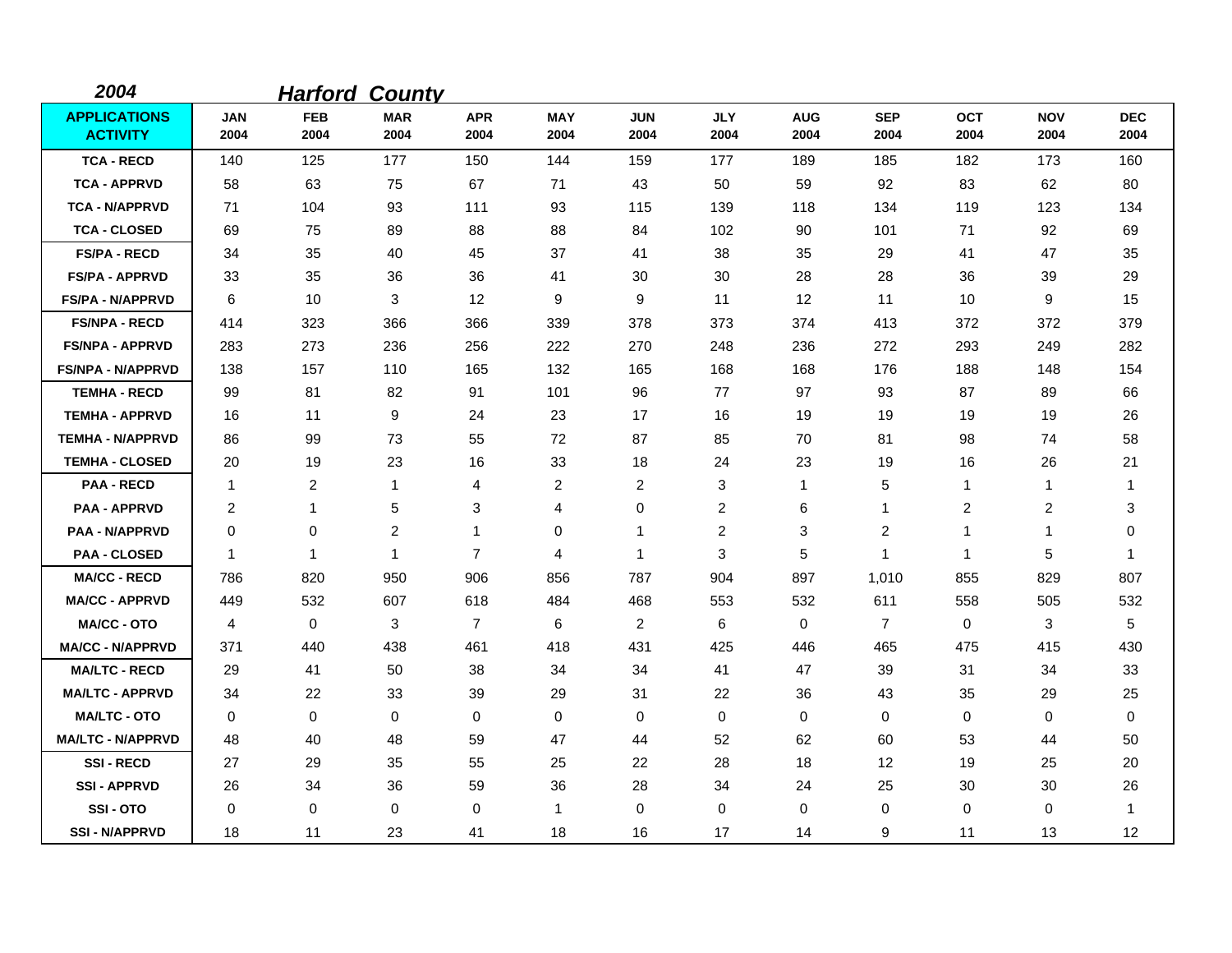| 2004                             |                    |                    | <b>Harford County</b> |                    |                    |                    |                    |                    |                    |                    |                    |                    |
|----------------------------------|--------------------|--------------------|-----------------------|--------------------|--------------------|--------------------|--------------------|--------------------|--------------------|--------------------|--------------------|--------------------|
| <b>CASELOAD</b><br><b>COUNTS</b> | <b>JAN</b><br>2004 | <b>FEB</b><br>2004 | <b>MAR</b><br>2004    | <b>APR</b><br>2004 | <b>MAY</b><br>2004 | <b>JUN</b><br>2004 | <b>JLY</b><br>2004 | <b>AUG</b><br>2004 | <b>SEP</b><br>2004 | <b>OCT</b><br>2004 | <b>NOV</b><br>2004 | <b>DEC</b><br>2004 |
| <b>TCA - CASE/PAID</b>           | 806                | 793                | 786                   | 781                | 781                | 750                | 699                | 703                | 726                | 737                | 710                | 739                |
| <b>TCA - ADULT/RECIP</b>         | 600                | 584                | 576                   | 570                | 565                | 529                | 481                | 477                | 493                | 498                | 478                | 516                |
| <b>TCA - CHILD/RECIP</b>         | 1,472              | 1,472              | 1,458                 | 1,435              | 1,414              | 1,367              | 1,285              | 1,288              | 1,314              | 1,335              | 1,281              | 1,313              |
| <b>TCA - TOTAL/RECIP</b>         | 2,072              | 2,056              | 2,034                 | 2,005              | 1,979              | 1,896              | 1,766              | 1,765              | 1,807              | 1,833              | 1,759              | 1,829              |
| <b>TCA - NET/EXPEND</b>          | \$283,797          | \$300,724          | \$277,381             | \$293,545          | \$280.785          | \$266,787          | \$258,679          | \$254,944          | \$256,454          | \$267,788          | \$262,346          | \$298,319          |
| <b>FS/PA - H/HOLD CERT</b>       | 1,325              | 1,302              | 1,286                 | 1,312              | 1,327              | 1,339              | 1,327              | 1,315              | 1,299              | 1,317              | 1,320              | 1,306              |
| <b>FS/PA - H/HOLD PART</b>       | 1,322              | 1,301              | 1,283                 | 1,309              | 1,327              | 1,337              | 1,323              | 1,311              | 1,296              | 1,315              | 1,319              | 1,305              |
| <b>FS/PA - INDVD PART</b>        | 2,568              | 2,522              | 2,484                 | 2,534              | 2,533              | 2,518              | 2,481              | 2,454              | 2,421              | 2,473              | 2,503              | 2,455              |
| <b>FS/NPA - H/HOLD CERT</b>      | 2,298              | 2,334              | 2,361                 | 2,353              | 2,330              | 2,300              | 2,307              | 2,315              | 2,355              | 2,402              | 2,440              | 2,495              |
| <b>FS/NPA - H/HOLD PART</b>      | 2,280              | 2,314              | 2,342                 | 2,336              | 2,314              | 2,281              | 2,291              | 2,301              | 2,336              | 2,381              | 2,424              | 2,481              |
| <b>FS/NPA - INDVD PART</b>       | 5,939              | 5,963              | 6,031                 | 5,970              | 5,920              | 5,863              | 5,903              | 5,980              | 6,066              | 6,171              | 6,265              | 6,419              |
| <b>FS/TOTAL - ISSUED</b>         | \$706,118          | \$712,892          | \$720,649             | \$715,120          | \$715,716          | \$711,432          | \$711,759          | \$715,509          | \$718,079          | \$781,165          | \$791,306          | \$797,440          |
| <b>GPA/PW - CASE/PAID</b>        | $\Omega$           | 0                  | 0                     | $\mathbf 0$        | 0                  | $\Omega$           | $\mathbf 0$        | 0                  | $\mathbf 0$        | 0                  | $\mathbf 0$        | 0                  |
| <b>TEMHA - CASE/PAID</b>         | 196                | 188                | 164                   | 190                | 202                | 194                | 195                | 195                | 198                | 207                | 203                | 218                |
| <b>TEMHA - RECIP</b>             | 196                | 185                | 164                   | 189                | 197                | 194                | 193                | 195                | 197                | 203                | 199                | 215                |
| <b>TEMHA - NET/EXPEND</b>        | \$23,373           | \$42,851           | \$11,017              | \$14,953           | \$12,715           | \$39,252           | \$18,268           | \$19,370           | \$28,476           | \$31,438           | \$29,822           | \$39,577           |
| <b>PAA - CASE/PAID</b>           | 77                 | 77                 | 84                    | 75                 | 79                 | 76                 | 81                 | 80                 | 74                 | 79                 | 72                 | 80                 |
| <b>PAA - RECIP</b>               | 77                 | 77                 | 84                    | 75                 | 79                 | 76                 | 81                 | 80                 | 74                 | 79                 | 72                 | 80                 |
| <b>PAA - NET/EXPEND</b>          | \$19,020           | \$20,087           | \$20,110              | \$17,859           | \$19,581           | \$19,335           | \$18,913           | \$19,736           | \$18,153           | \$18,599           | \$18,231           | \$18,886           |
| <b>MA\CC - CUC</b>               | 7,620              | 7,971              | 7,723                 | 8,160              | 7,803              | 8,193              | 8,003              | 8,048              | 8,468              | 8,189              | 8,548              | 8,267              |
| <b>MA\CC - SPEND DOWN</b>        | 52                 | 65                 | 47                    | 62                 | 56                 | 74                 | 64                 | 66                 | 90                 | 60                 | 70                 | 49                 |
| <b>MA\LTC - CUC</b>              | 456                | 454                | 451                   | 467                | 459                | 477                | 456                | 468                | 485                | 499                | 510                | 513                |
| <b>MAILTC - SPEND DOWN</b>       | $\Omega$           | 0                  | $\mathbf 0$           | $\Omega$           | 0                  | 0                  | 0                  | 0                  | 0                  | 0                  | $\mathbf 0$        | 0                  |
| SSI-CUC                          | 2,187              | 2,189              | 2,155                 | 2,188              | 2,189              | 2,211              | 2,195              | 2,202              | 2,199              | 2,190              | 2,201              | 2,210              |
| <b>TCA - RECONS</b>              | 16                 | 32                 | 36                    | 37                 | 28                 | 37                 | 34                 | 25                 | 38                 | 30                 | 11                 | 27                 |
| <b>PAA - RECONS</b>              | $\Omega$           | $\overline{2}$     | 2                     | $\overline{2}$     | $\overline{1}$     | $\Omega$           | 2                  | 0                  | 3                  | $\Omega$           | 2                  | $\mathbf{1}$       |
| <b>PA/FS - RECONS</b>            | 90                 | 150                | 158                   | 154                | 116                | 115                | 118                | 112                | 142                | 120                | 101                | 131                |
| <b>NPA/FS - RECONS</b>           | 160                | 191                | 224                   | 201                | 203                | 169                | 185                | 177                | 205                | 221                | 161                | 199                |
| <b>MA/CC - RECONS</b>            | 566                | 602                | 646                   | 691                | 616                | 633                | 716                | 703                | 678                | 614                | 470                | 604                |
| <b>MA/LTC - RECONS</b>           | 17                 | 17                 | 15                    | 22                 | 17                 | 19                 | 14                 | 9                  | 15                 | 15                 | 9                  | 16                 |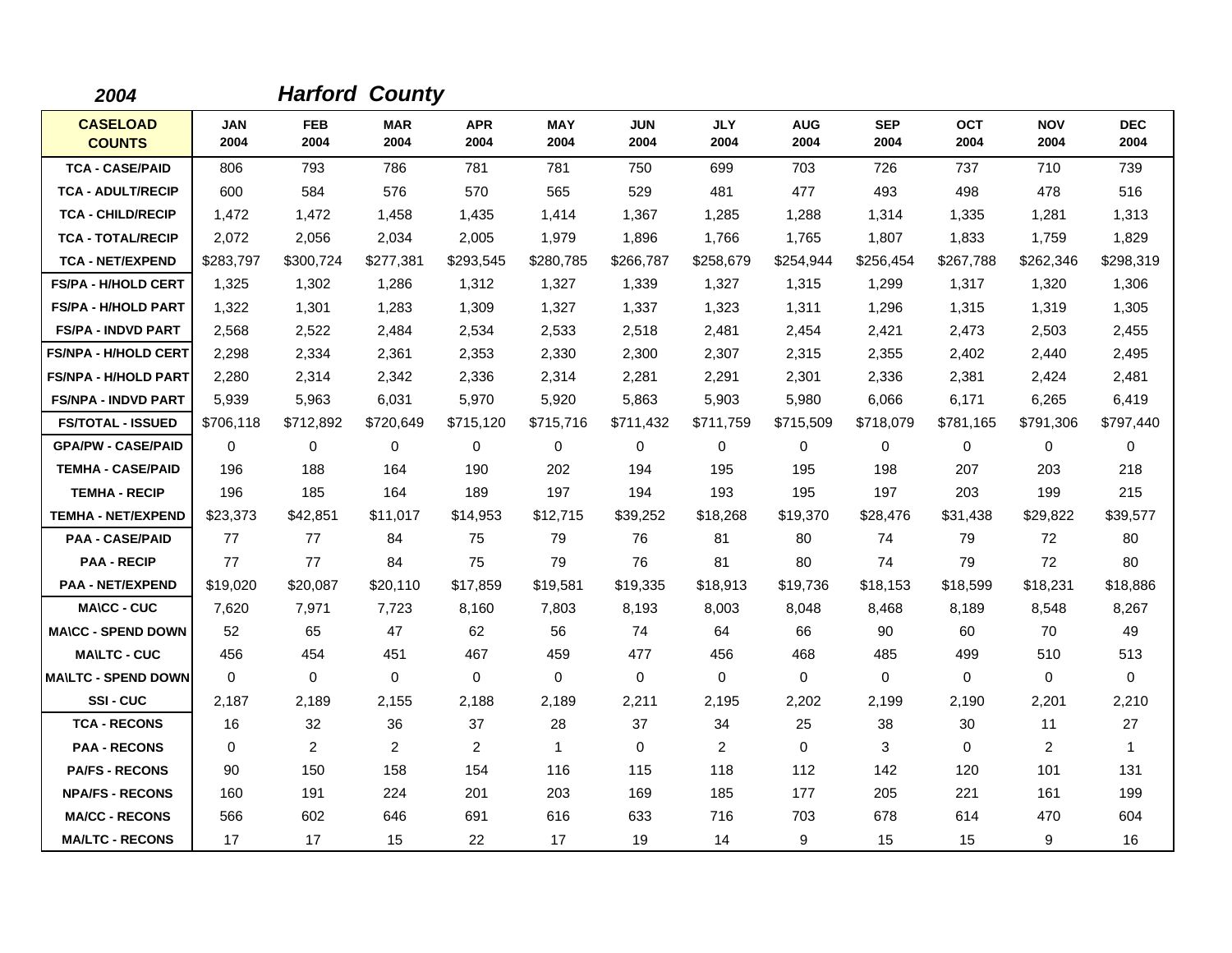| 2005                                   |                    |                    | <b>Harford County</b> |                    |                    |                    |                    |                            |                    |                    |                    |                    |
|----------------------------------------|--------------------|--------------------|-----------------------|--------------------|--------------------|--------------------|--------------------|----------------------------|--------------------|--------------------|--------------------|--------------------|
| <b>APPLICATIONS</b><br><b>ACTIVITY</b> | <b>JAN</b><br>2005 | <b>FEB</b><br>2005 | <b>MAR</b><br>2005    | <b>APR</b><br>2005 | <b>MAY</b><br>2005 | <b>JUN</b><br>2005 | <b>JLY</b><br>2005 | <b>AUG</b><br>2005         | <b>SEP</b><br>2005 | <b>OCT</b><br>2005 | <b>NOV</b><br>2005 | <b>DEC</b><br>2005 |
| <b>TCA - RECD</b>                      | 154                | 108                | 156                   | 136                | 152                | 167                |                    |                            |                    |                    |                    |                    |
| <b>TCA - APPRVD</b>                    | 53                 | 56                 | 50                    | 65                 | 71                 | 64                 |                    |                            |                    |                    |                    |                    |
| <b>TCA - N/APPRVD</b>                  | 94                 | 94                 | 117                   | 107                | 87                 | 97                 |                    | NEW FORMAT AS OF JULY 2005 |                    |                    |                    |                    |
| <b>TCA - CLOSED</b>                    | 95                 | 74                 | 64                    | 82                 | 88                 | 74                 |                    |                            |                    |                    |                    |                    |
| <b>FS/PA - RECD</b>                    | 25                 | 39                 | 49                    | 48                 | 48                 | 40                 |                    |                            |                    |                    |                    |                    |
| <b>FS/PA - APPRVD</b>                  | 23                 | 37                 | 47                    | 39                 | 36                 | 34                 |                    |                            |                    |                    |                    |                    |
| <b>FS/PA - N/APPRVD</b>                | 9                  | 11                 | 12                    | 6                  | $\overline{7}$     | 16                 |                    |                            |                    |                    |                    |                    |
| <b>FS/NPA - RECD</b>                   | 369                | 320                | 459                   | 366                | 370                | 394                |                    | NEW FORMAT AS OF JULY 2005 |                    |                    |                    |                    |
| <b>FS/NPA - APPRVD</b>                 | 264                | 227                | 348                   | 265                | 275                | 287                |                    |                            |                    |                    |                    |                    |
| <b>FS/NPA - N/APPRVD</b>               | 141                | 119                | 164                   | 136                | 116                | 141                |                    |                            |                    |                    |                    |                    |
| <b>TEMHA - RECD</b>                    | 91                 | 83                 | 103                   | 84                 | 95                 | 87                 |                    |                            |                    |                    |                    |                    |
| <b>TEMHA - APPRVD</b>                  | 9                  | 14                 | 27                    | 16                 | 27                 | 26                 |                    |                            |                    |                    |                    |                    |
| <b>TEMHA - N/APPRVD</b>                | 65                 | 81                 | 89                    | 70                 | 68                 | 75                 |                    |                            |                    |                    |                    |                    |
| <b>TEMHA - CLOSED</b>                  | 28                 | 17                 | 14                    | 27                 | 28                 | 26                 |                    |                            |                    |                    |                    |                    |
| <b>PAA - RECD</b>                      | 3                  | $\mathbf{1}$       | 0                     | 3                  | 5                  | 4                  |                    |                            |                    |                    |                    |                    |
| <b>PAA - APPRVD</b>                    | $\overline{c}$     | $\overline{c}$     | $\mathbf{1}$          | $\overline{c}$     | 3                  | 6                  |                    |                            |                    |                    |                    |                    |
| <b>PAA - N/APPRVD</b>                  | $\overline{c}$     | 0                  | 0                     | $\pmb{0}$          | 1                  | 0                  |                    |                            |                    |                    |                    |                    |
| <b>PAA - CLOSED</b>                    | $\overline{2}$     | $\mathbf{1}$       | $\mathbf 3$           | 3                  | 4                  | 4                  |                    |                            |                    |                    |                    |                    |
| <b>MA/CC - RECD</b>                    | 773                | 715                | 871                   | 834                | 881                | 853                |                    |                            |                    |                    |                    |                    |
| <b>MA/CC - APPRVD</b>                  | 431                | 488                | 594                   | 529                | 514                | 560                |                    |                            |                    |                    |                    |                    |
| <b>MA/CC - OTO</b>                     | 0                  | $\overline{4}$     | $\overline{2}$        | $\mathbf{1}$       | 4                  | $\mathbf{1}$       |                    |                            |                    |                    |                    |                    |
| <b>MA/CC - N/APPRVD</b>                | 355                | 385                | 479                   | 388                | 423                | 438                |                    |                            |                    |                    |                    |                    |
| <b>MA/LTC - RECD</b>                   | 31                 | 32                 | 37                    | 28                 | 32                 | 28                 |                    |                            |                    |                    |                    |                    |
| <b>MA/LTC - APPRVD</b>                 | 25                 | 20                 | 38                    | 37                 | 27                 | 31                 |                    |                            |                    |                    |                    |                    |
| <b>MA/LTC - OTO</b>                    | 0                  | 0                  | $\mathbf 0$           | 0                  | 0                  | $\mathbf 0$        |                    |                            |                    |                    |                    |                    |
| <b>MA/LTC - N/APPRVD</b>               | 45                 | 49                 | 50                    | 44                 | 40                 | 39                 |                    |                            |                    |                    |                    |                    |
| <b>SSI-RECD</b>                        | 17                 | 12                 | 27                    | 15                 | 46                 | 19                 |                    |                            |                    |                    |                    |                    |
| <b>SSI - APPRVD</b>                    | 22                 | 18                 | 27                    | 24                 | 48                 | 25                 |                    |                            |                    |                    |                    |                    |
| SSI-OTO                                | 0                  | 0                  | 0                     | 0                  | 0                  | $\mathbf 0$        |                    |                            |                    |                    |                    |                    |
| <b>SSI - N/APPRVD</b>                  | 14                 | 9                  | 18                    | 13                 | 26                 | 17                 |                    |                            |                    |                    |                    |                    |